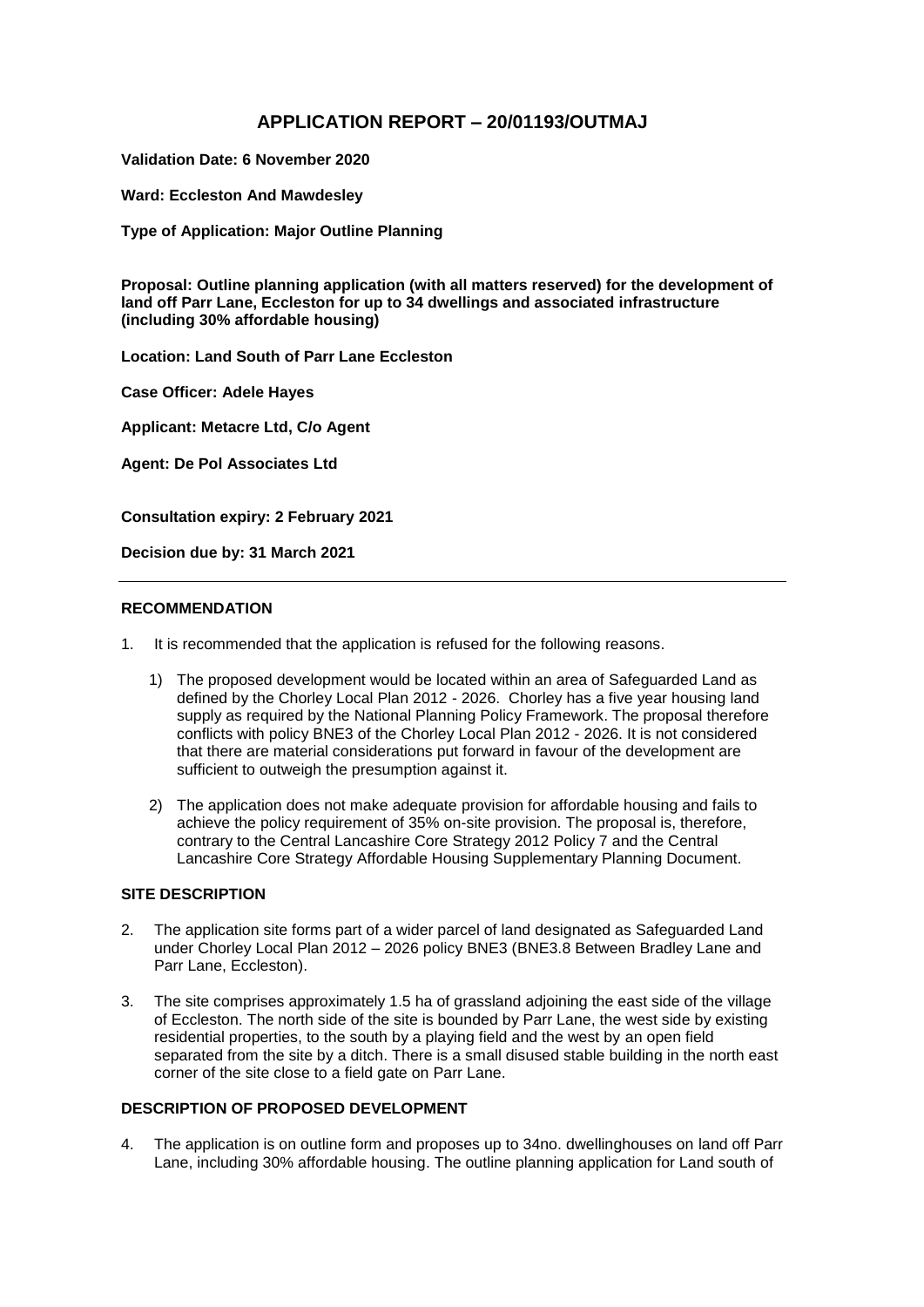Parr Lane, Eccleston (20/01193/OUTMAJ) was validated on Friday 6 November 2020. All matters are reserved.

## **REPRESENTATIONS**

- 5. 2no. letters of support has been received which makes the following comments:
	- Further housing is required in Eccleston especially in the form of bungalows/dormer bungalows
	- Families within Eccleston village are desperately seeking small bungalows/dormer bungalows for elderly parents/family members to move close by and these types of properties just are not available
	- The site is currently an eyesore and the development of these properties will enhance Parr Lane
	- As Parr Lane is a very quiet road the additional traffic will pose no added inconvenience to the current residents residing there
	- The "Royal Estate" was always designed to be expanded further east with the lack of turning head at Sandringham Road and Richmond Road
	- The proposed development of 34 houses is an excellent addition to the village
	- Through the s106 process the following mitigation is requested:
		- a. It is requested that the applicant provides an upgrade through the recreation ground off Drapers Ave which has a ginnnel from Richmond Rod onto it. The recreational area links through to New Mill Street where the shops, chemist and post are. It is requested that this path is upgraded to be more suitable for wheel and push chairs and is lit by street lights.
		- b. It is requested the applicant makes a contribution to the upgrade of the play area which is looking a little tired. There is also a play area in the middle of The Hawthorns which should also be considered for an upgrade.
	- It is requested that this application along with the two applications for land off Tincklers Lane contribute to an Eccleston Mitigation Scheme to provide safer pedestrian routes through the village
	- Reducing the width of the junction slows traffic speeds into and out of the junctions and provides a shorter, safer route across the junction for pedestrians with dropped kerbs and tactile paving
	- The junctions in mind are
		- i.Windsor Road / Parr Lane
		- ii.Lawrence Lane / Parr Lane
		- iii.Parr Lane / Towngate
		- iv.Tincklers Lane / Towngate this junction would also benefit of a public realm upgrade to the bus stop area. With the junction at a tighter radius it would create a larger area for bus stop shelter and bench with maybe a flower bed. This would encourage further bus use.
	- Bannister Lane / The Green this junction opposite the school is overly wide and a reduction in the junction area could create parking bays for the school and row of shops within the vicinity of the junction
	- There should be considerations for red textureflex marking at the cross roads of Lawrence Lane / Doctors Lane and The Green
	- The centreline markings should be wider (where possible) with a chevron markings to reduce the width of Langton Brow/ The Green / Towngate this narrows the lanes of traffic and reduces the speed of vehicles on the spine road through the village
	- A continuous footway from Doctors Lane through the two proposed developments should be undertaken - this would encourage bus users to the Towngate / Tincklers Lane junction area
	- The developments should also provide 2m wide footway links to the PROW footpaths (FP10 and FP 3) to the west of Tincklers Lane
	- There should be a footway link to the existing footways on Tincklers Lane which the Ticklers Fold development installed
	- A bus service contribution for 5 years should also be considered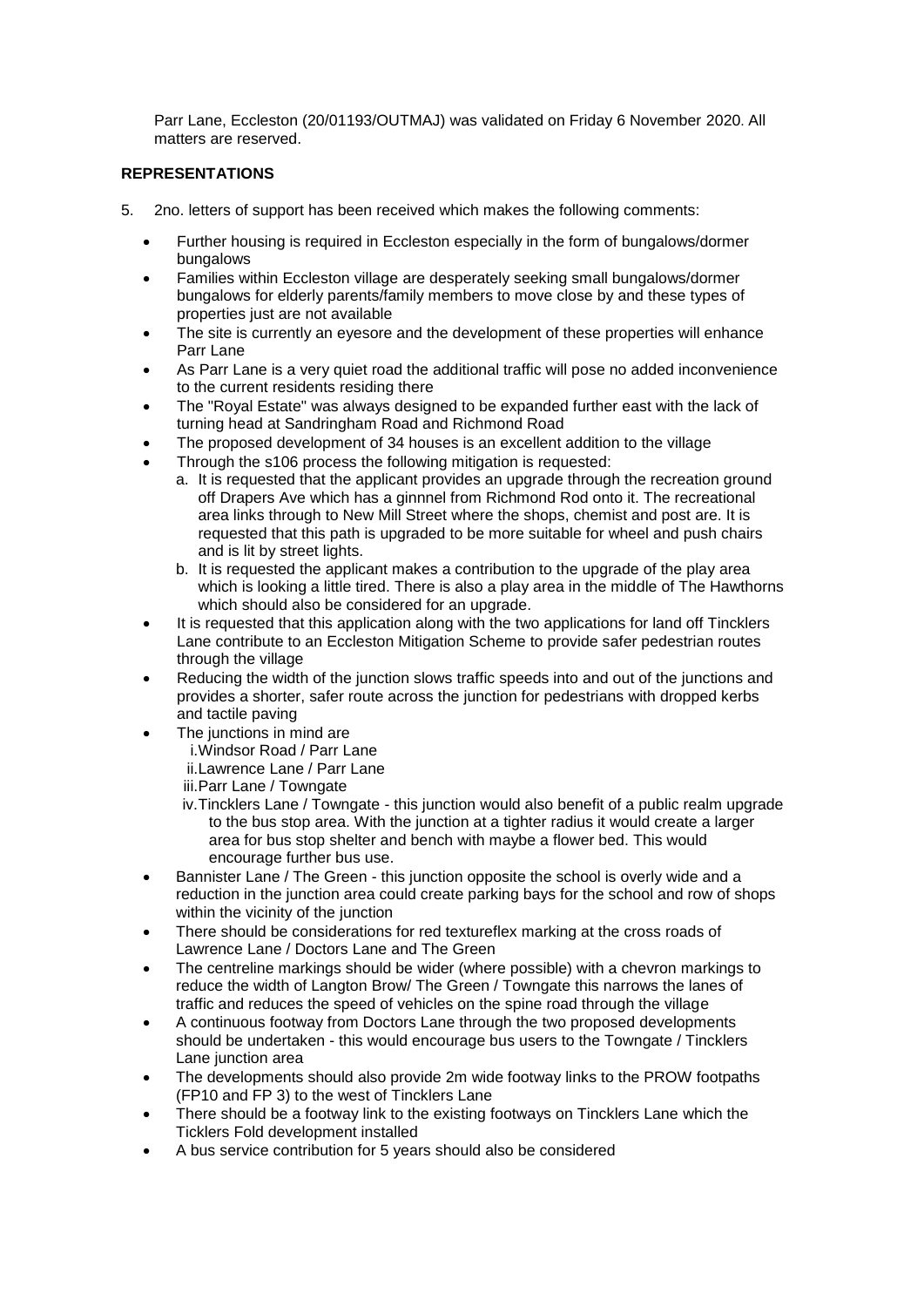- It is also requested that the Hub on Drapers Avenue has a fund to replace the building with a more substantial structure
- It is requested that the Parish Council manage this and contribution from the three proposed developments is more than half of the expected replacement building cost
- It is requested that upgrades to the Cricket Club car park to increase parking provision to prevent on street parking on Doctors Lane
- The proposed over flow car parking for events and well attended cricket matches should be in grasscrete (or similar) and at the agreement of the cricket club. It is suggested that the easterly side could accommodate a number of cars
- There is a bund which could also be removed and the car park designed and laid out better to accommodate mini buses and more cars
- There is a proposed pedestrian access to the rear of Eccleston County Primary School from Red House Lane / Beechfields (through Millennium Green) if there is a lack of funding for this granted planning application is requested to be added to the Eccleston Mitigation Scheme
- As there are no other plots of safeguarded land for development in the Local Plan this is the only chance for the residents and businesses of this lovely village to use this opportunity to enhance and upgrade where ever we can
- 6. 27no. representations have been received citing the following summarised grounds of objection:

## *Principle*

- The site is safeguarded land which has not been released for development and can only be developed if the council cannot demonstrate a 5-year housing supply. The housing supply statement published in May 2020 concluded that there is a 5.7 year deliverable housing supply within the borough
- The proposal is contrary to policy BNE3 of the Local Plan
- To grant the application would be to abuse and ignore the current Local Plan which was drawn up in a proper manner after fully open and extensive public consultation with proper and due consideration to the housing needs of the community
- There is thus no reason to grant a development contrary to the Local Plan
- To grant the application contrary to the Local Plan would make a mockery of local democracy
- Allowing this application would undermine the local planning process
- The land is safeguarded land under local plan policy BNE3 which does not support housing up until 2026 at the earliest
- Allowing housing now on this site would undermine the local plan process
- The land is Green Belt
- There has been no consultation with existing residents on the type of property that should be built
- The application appears to imply Chorley has not got a demonstrable 5 year housing supply site measured against need and therefore National Framework 11d should be considered instead of local policy BNE3 - however the D&A statement says the site meets the needs of the Local Housing plan - which policy suits when required?
- What conditions have changed since the rejected 2017 application for that site for them to say safeguarded land policy BNE3 does not warrant the refusal of planning
- Is there evidence of a demonstrated housing need, considering the additional properties recently built in Eccleston and the other current planning applications
- Cannot see the benefits of this site outweighing the adverse impacts
- Similar plans proposed in 2017 and rejected
- Brownfield sites could be found and used rather than tearing up this much loved greenbelt land
- 1000 houses are to be built on Leyland Motors Test Track and 100s more on east side of Leyland Lane
- Contrary to the statements made in the Design and Access Statement, the proposed scheme is not sympathetic to the local area as the properties are too small and densely packed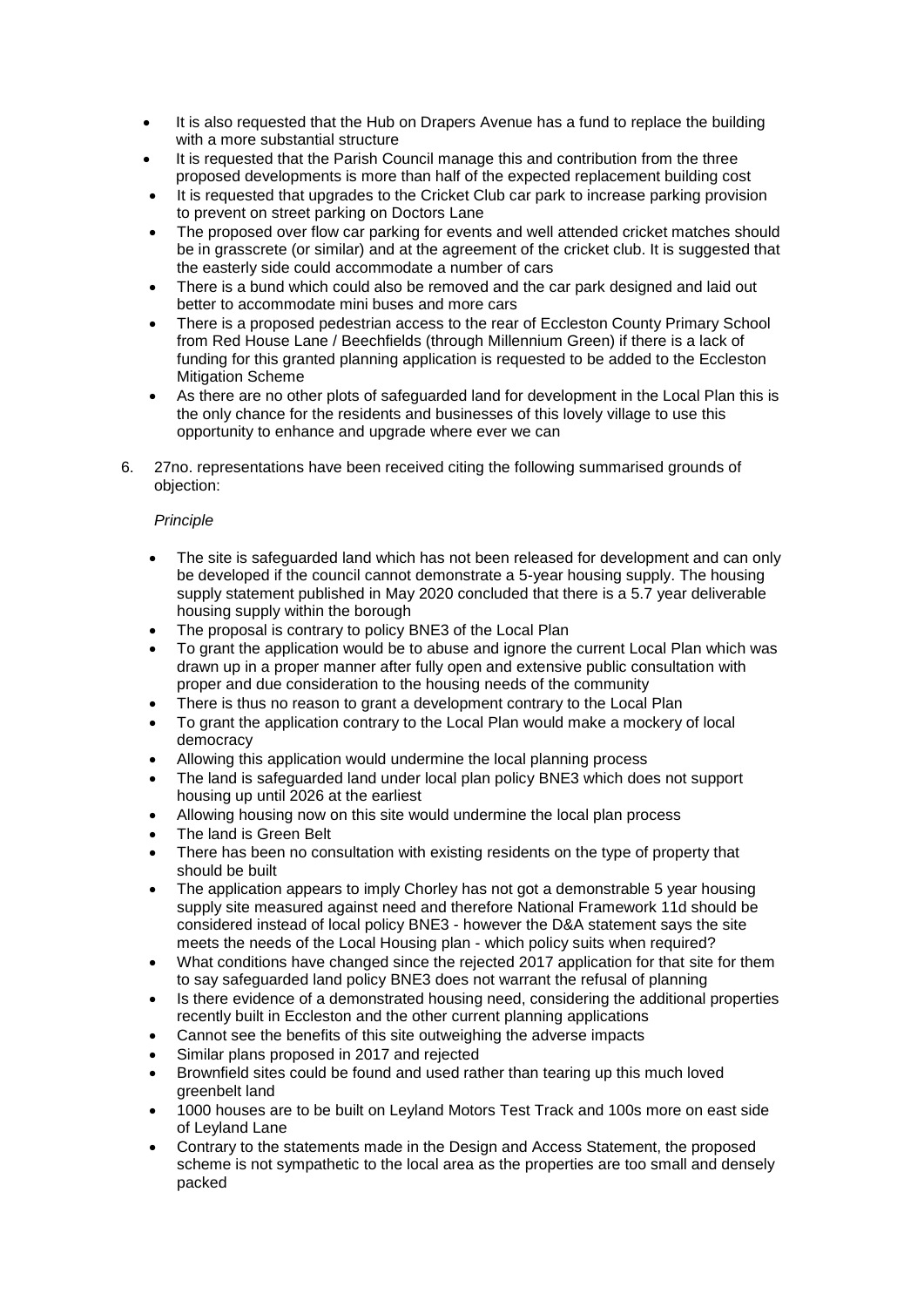For instance, the 3 proposed new properties facing Parr Lane are clearly much smaller than the adjoining properties Scalewood, Claremont etc

## *Highway safety*

- The proposed development would create 60+ additional vehicles
- The other two submitted applications on Tincklers Lane would create a further additional 200+ vehicles - that would be 260-300 extra vehicles accessing already over burdened roads
- CO2 omissions would be detrimental to public health
- It would not be safe to use Sandringham Road for entering and exiting the site as the road is too narrow, especially as vehicles double park
- There are already dangerous situations occurring along Conway, Sandringham and Windsor Road junctions
- Heavy site vehicles would create havoc
- Inadequate road access, including narrow junctions at each end of Windsor Road with poor sight lines are dangerous
- Access for emergency vehicles needs to be seriously considered ambulances and fire engine now struggle to get down onto and around the estate
- Access to Towngate/The Green into Parr Lane is dangerous now from whichever direction you are heading
- The whole road network that will be impacted on is not adequate including the busy and dangerous crossroads junction of Lawrence Lane, Doctors Lane and The Green
- Bradley Lane and Red Lane are not suitable for an increase in traffic
- There have been 19 crashes in the vicinity of the crossroads at Lawrence Lane and The Green since 2000
- Sandringham Road will no longer be a cul-de-sac and no longer safe for children to play
- Additional traffic along existing roads
- Sandringham road is too narrow and people have to park on the footpath so they do not obstruct other road users, it is not adequate for the needs of the new development/
- Narrow road
- The travel statement is incorrect Parr Lane is within a 20mph zone not 30mph
- If average speeds have been recorded at west bound 29.5mph and east bound 30.4mph, that is surely of concern, as possibly an extra 60 cars are expected to negotiate poorly maintained winding roads and almost non existent footpaths
- There aren't any pavements near Parr Lane and Bradley Lane so there will be nowhere to walk on these roads
- There are no pavements around most of the site
- Eccleston is a farming community so there are large tractors and other large equipment using the narrow lanes and more cars using the roads will be an accident waiting to happen
- The 2017 report still has the incorrect speed limit on Parr Lane as 30mph when it is actually 20mph - this negates the conclusion on highway safety, as calculated on 30mph the 85%ile vehicle speed means that 84% of recorded vehicles were illegally exceeding the speed limit by 10mph
- Being 4 years out of date it fails to inform that vehicle usage and volume have increased substantially in this period
- The potential of an additional 60+ vehicles will certainly not enhance highway and pedestrian safety
- The proposed development has 3 bungalows being built on Parr Lane with their access onto the Lane coinciding almost exactly where the speed limit changes to 60mph
- This situation requires vis splays of 214m taken from 2.4m back from the road
- To the right of the access this would require probably at least 50m of hedgerow being removed
- Parking at this point would be a major hazard
- Sandringham Road will be the only access from the estate, it is not suitable, Parr Lane would be much more appropriate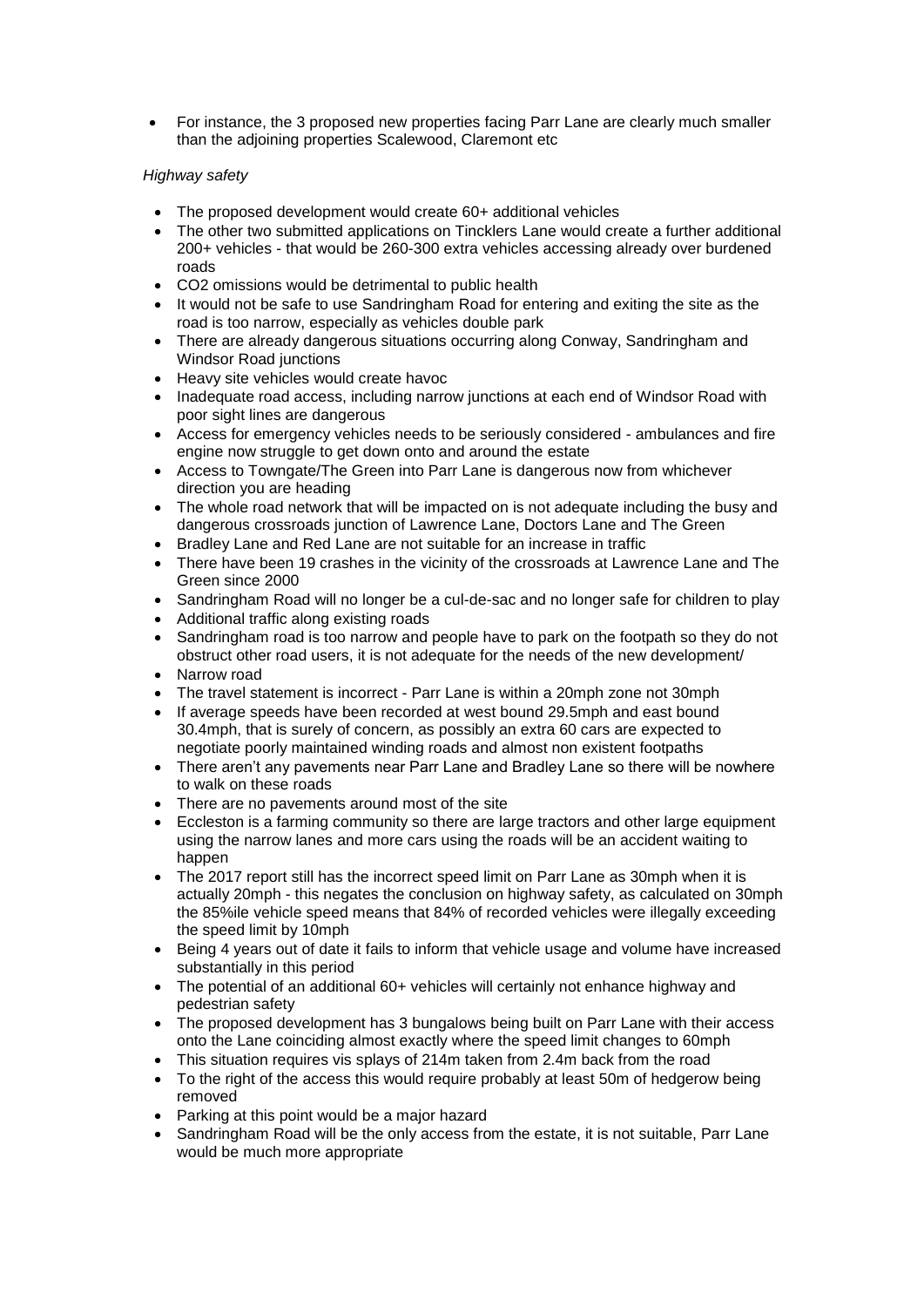- All the construction vehicles will be driving through the estate, this will be a nightmare for residents
- Vehicular access from Laurence Lane, onto The Green, is currently unsafe, due to obstructed vision from parked cars to the north of the junction
- Adding potentially 70 more vehicles, to those daily exiting onto The Green, only increases the likelihood of serious accidents
- Parr Lane and Bradley Lane, as an alternative is unviable and also dangerous
- If Richmond Road is opened up for the exit consideration must be taken into account for the public access into the recreation /playground areas known as the Rec could be dangerous when children are about

### *Ecology and landscape*

- The photos in the ecology report are from 2015 as the site is different now with long grass and it suggests a full phase 1 habitat survey has not been carried out since 2015 which needs it is out-of-date
- The ecology report does not mention song thrushes or yellow wagtail which have a red conservation status and they have seen evidence in the woodland to the south of the site and the site has a high probability it is used by song thrushes
- The access on Parr Lane would involve removing a section of dense and ancient hedgerow which provide a habitat for wildlife
- Barn and tawny owls hunt in the fields and may nest on the site
- Bats, tawny/barn owls, pheasants and buzzards frequent the site and also the neighbouring field and would be lost for ever
- The ecology report is confusing in terms of the dates
- The photos used are not from 2020
- Barn owls, tawny owls, buzzard and pheasant are regular visitors, along with heron, partridge and other hedgerow birds
- The ecological report does not reflect the current condition of the field, which has much changed over the last 5 years
- Since grazing stopped, the sward is much taller, creating a richer habitat for many more invertebrates and small mammals
- There is a clear difference between the photos used on the report and the actual state of the site
- A repeat visit to the site was not carried out in September 2020
- If such a visit and a subsequent survey had been conducted, then the significant change in the state and use of the site would have been recorded
- On page 8 of the report in table 2 under TN5 it states that the site is 'currently grazed by a single horse' - this has not been the case for several years which further indicates a repeat visit was not undertaken in September 2020

### *Drainage and flooding*

- The ditch running along the east of the site presents a flood risk to any properties built on the eastern boundary of the site and to the existing properties to the north of the site
- The addition of more water into the ditch would increase this flood risk
- Aging and poorly maintained foul and surface water sewerage system, constructed at a very shallow depth and flat gradient (this applies to both the public sewers in the highway and the privately owned ones within residents properties) would not cope with the extra demands imposed on to it by any new development that intends to key into this existing system, without causing significant harm to the existing properties
- Attention be given to determining how foul sewage generated by any future development should be addressed without causing any problems to the existing residential area to the west of the site
- The United Utilities Extract from the Map of Public Sewers appended to the Reford Flood Risk Assessment and Drainage Strategy (Oct '20) Report is incorrect and inconsistent
- For example, the map fails to show the drainage from the properties fronting Parr Lane from Windsor Rd down to the site which connect into the sewer on Sandringham Rd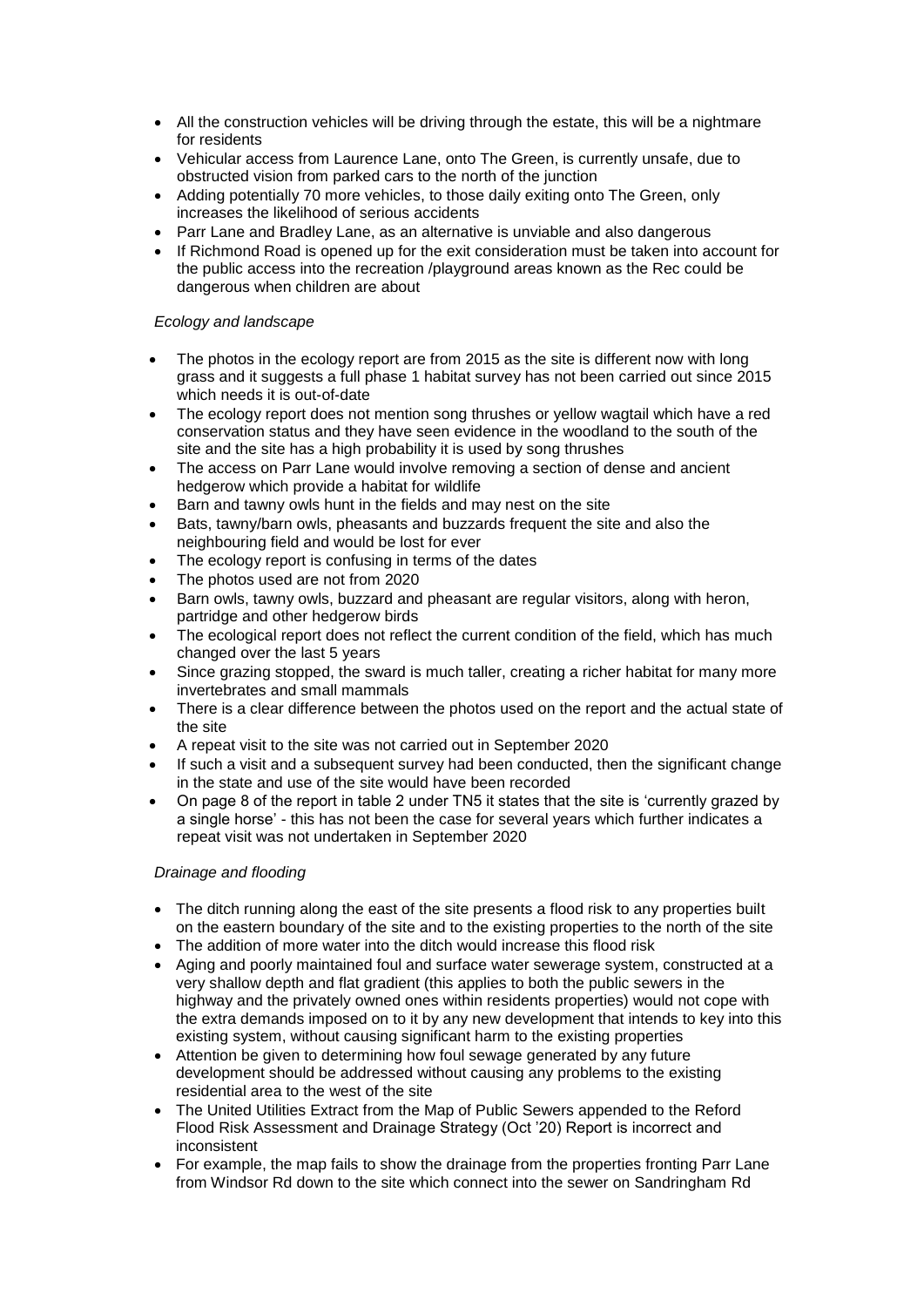- Existing public and private foul and surface water sewerage systems serving the existing residential development to the west of the site are over 50 years old, poorly maintained with displaced joints which restricts free flow
- The existing sewerage system is shallow in depth and has been constructed to a very flat gradient which also reduces the rate of flow along the dilapidated pipework
- The foul sewer particularly has been known to surcharge into residents' properties causing a major health hazard
- The supporting documents state that there is "no record of flooding in the area" however, foul water surcharge incidents from private sewers into private properties have occurred on a number of occasions in the past but have been dealt with directly by the residents themselves and not necessarily reported to United Utilities
- Surface water flooding has occurred on a number of occasions on Parr Lane at the point where the stream to the east of the site runs through a culvert beneath the roadway
- This poorly maintained culvert acts as a throttle during storm conditions causing flooding of the Applicant's site - this also may not have been reported to the Environment Agency
- None of the findings, conclusions or recommendations stated in the PA supporting documents are based on robust evidence or a comprehensive site investigation but merely a site walkover which will yield very little if anything in terms of what the key issues are and how they should be addressed
- The reports are bulked out with bland generic statements and broad assumptions and much of the data is out of date
- The Reford Flood Risk Assessment and Drainage Strategy (which practically mirrors word for word that produced by CTC Infrastructure in June 2017) states that "no intrusive investigations or drainage surveys were carried out"
- The reports state that "the intention is to install a sustainable surface water drainage system (SUDS) which will outfall into the stream on the eastern boundary of the site - "The drainage system will incorporate attenuation features such as over-sized pipes and underground storage which will ensure that the rate of surface water run-off from the proposed development will mimic that which exists already and therefore no flooding will arise
- Unless the culvert running under Parr Lane is increased in size, the existing culvert will continue to restrict flow and cause flooding of the Applicant's site
- Also, paragraph 8.1 of the Reford Drainage Strategy leaves the door open for the surface water from the site to be connected to the existing public sewer to the west should a SUDS system running into the stream prove impractical to install
- My concerns about the surface water drainage is that if it is connected into the existing sewer to the west of the site then I consider that this will greatly increase the likelihood of more frequent incidents of flooding caused by surcharging of the existing sewer which, taking into account its physical constraints stated above was never designed to accommodate run-off from additional development beyond that which exists at present
- Shocked to see just how little consideration has been given by the Applicant and the Consultant's supporting the PA as to how foul sewage from the proposed development will be safely dealt with - the issue is condensed into two short sentences in all of the supporting documents
- The Reford Drainage Strategy simply states that: "It is intended that foul sewage from the site will be collected by a piped system and discharged into the public foul sewer system that lies within the residential estate to the west of the site"
- And also: "It may be necessary for a pumping station to be provided to make the connection"
- Firstly, taking into account the fact that the existing foul sewerage system is shallow, flat in gradient, has displaced joints and is aged and dilapidated, it was never designed to take additional foul sewage flows over and above that which exists already
- As a consequence of the physical condition of the existing foul sewerage system, there have over the years been incidents of private sewers backing-up and surcharging into existing properties in the area
- Again, these incidents have tended to be quickly cleaned up by the affected residents and may not have been reported to United Utilities
- My concern is that any increase in foul sewage flow from the proposed development into the existing public foul sewerage system to the west of the site will greatly increase the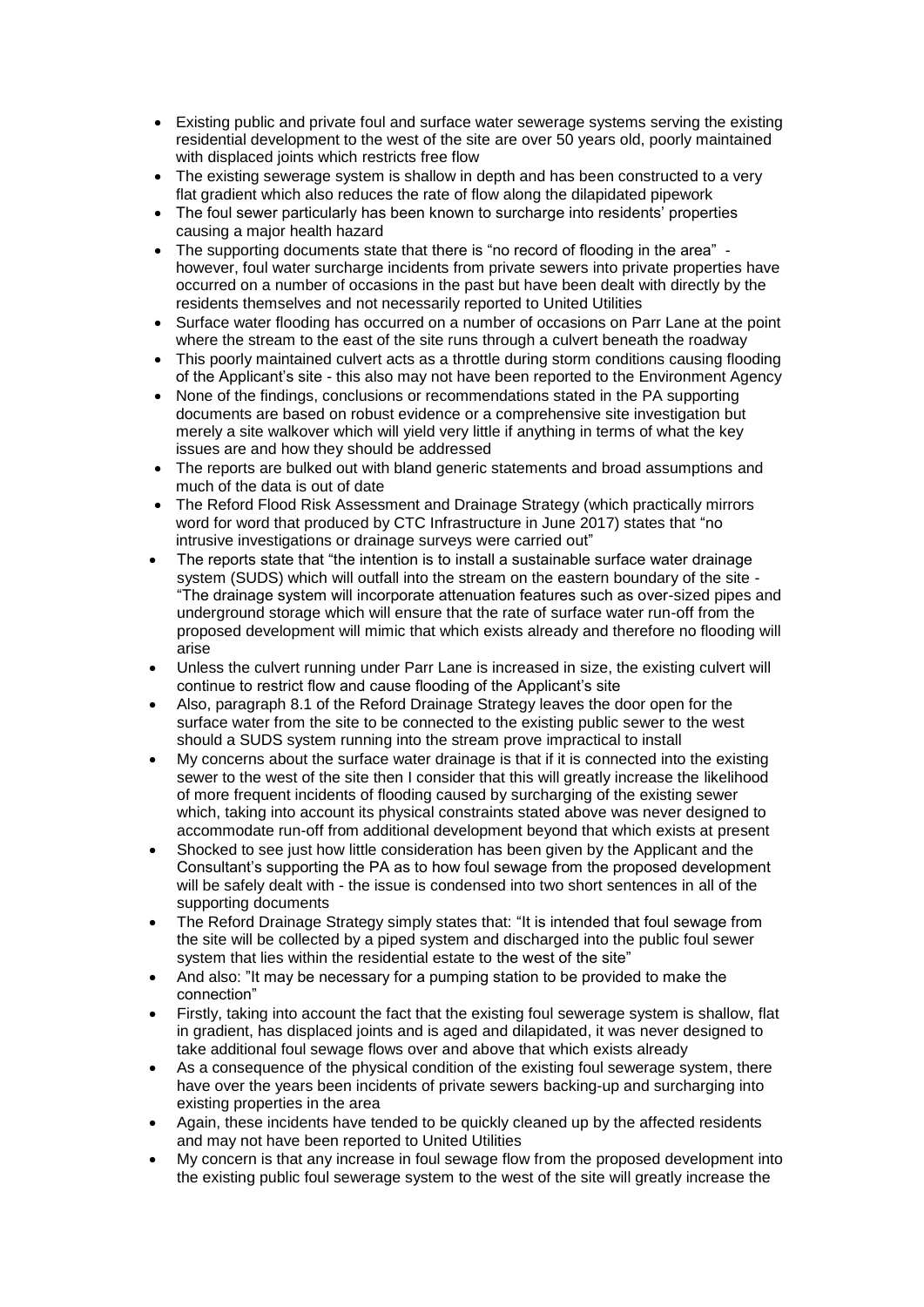frequency of foul water flooding, pollution and contamination and present a major health hazard to existing residents

- Indeed, Reford suggests that a pumping station may be necessary to make the connection of the proposed foul sewer and I strongly suspect that such a facility, in order to be financially viable, will also cater for further larger scale development to the west of the site up to Bradley Lane sometime in the future
- The necessity of a pressurised rising main in order to transfer foul water from the proposed development into the existing foul sewer would be disastrous for existing properties in the area which are gravity fed into the public sewer
- The fast flowing pressurised sewage would hit the slow flowing gravity fed sewage from existing properties causing it to back-up rather than flow away resulting in even more frequent incidents of pollution and contamination of existing properties with the resulting major health hazard
- The Wardell-Armstrong Phase 1 Desk Study (Dec '20) paragraph 4.6 which states that there are no records of any regulated explosives or hazardous substance storage within 500m of the site - this statement is factually incorrect as the commercial premises directly across from the site to the north of Parr Lane stores substantial quantities of ammonium nitrate which is classed as a named dangerous substance by COMAH
- Their property on Parr Lane has already experienced flooding from and building houses on the land will damage their property further
- There is already flooding issues on Conway Road and Sandringham Road this will put extra pressure on stretched sewer systems which is not up to current standards
- Currently the existing estate has a problem with fowl sewage
- This is a very poorly drained field
- At times the culvert in the north east of the field becomes blocked and overflows, causing problems on the road, and also floods the access road to the business opposite
- The already ageing fragile drainage/sewage system along Sandringham Rd would be compromised by the additional connection from the development
- The proposed site itself already floods via the watercourse on the north eastern section
- The culvert has blocked and flooded extensively down Parr Lane and also into the road entrance to Winter View Farm Recently

## *Amenity*

 The development would have a detrimental impact to residents on Conway Road that have properties neighbouring the site as their house value will decrease due to being overlooked by new properties

## *Other*

- Noise and disturbance during construction
- The small shopping area for the village can't cope with the extra houses
- The local schools are full
- There is no demand for any housing in Eccleston as there have been two large developments in the last 10 years
- A block of affordable flats didn't manage to sell on the green recently as there's no demand for housing
- There is reference to allotments in the transport statement but nothing on the plans showing allotments
- The bus service is poor so residents will have to use their cars
- This is a village want to retain village feeling
- The proposals include 30% affordable housing, however a recent development of "Windmill court" on the main road took months to sell and eventually some had to be rented out instead
- What confidence will residents have in BNE3 of the local plan if speculators are allowed to usurp it in this way
- Not expecting a letter like this during a pandemic
- Many living in area around site are retired -would like to retain the tranquility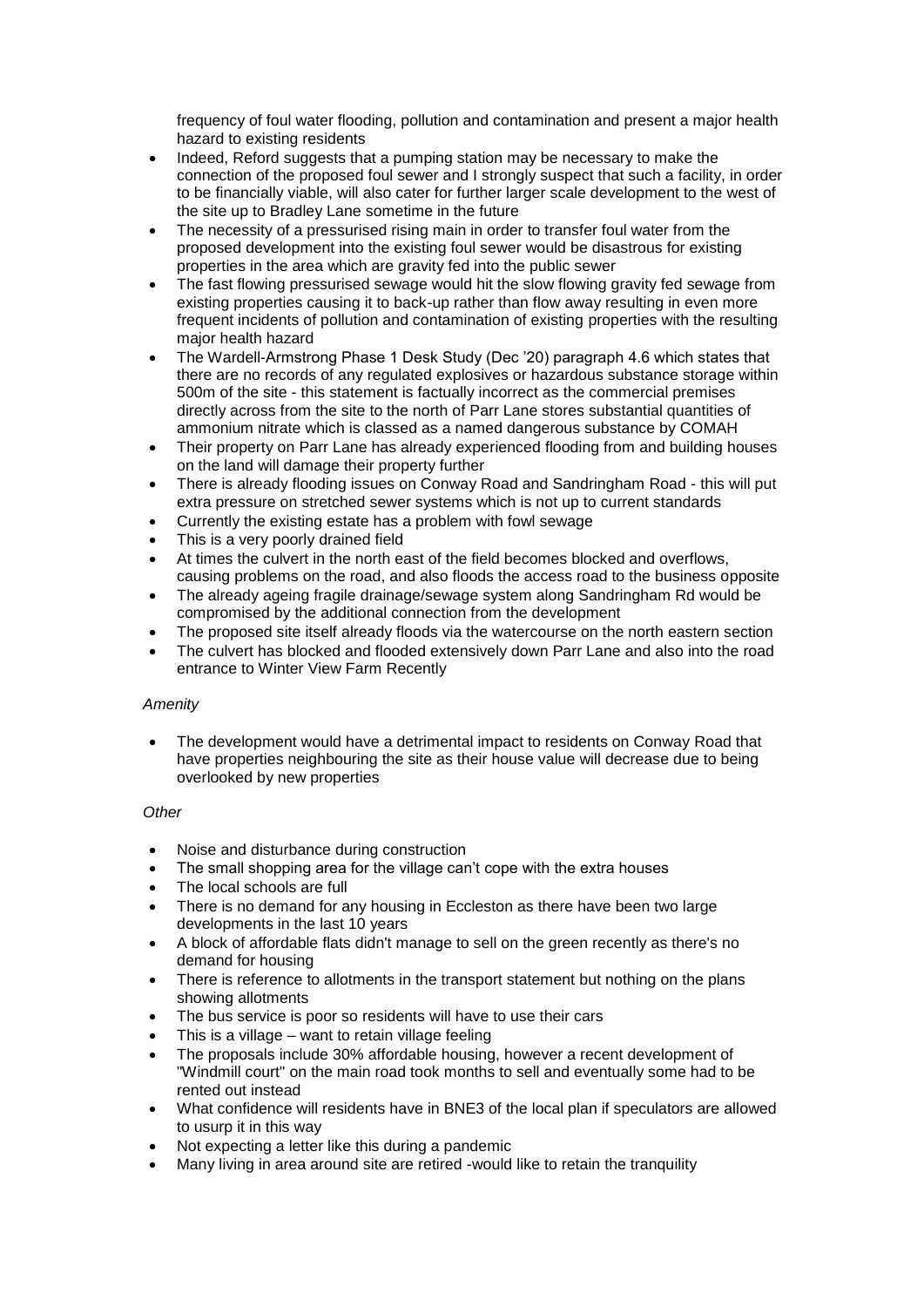- Sandringham Road was built over 50 years ago and the ageing utilities are not designed to take the additional pressure 34 new dwellings would bring
- Recently built houses have struggled to sell, showing there is no requirement or desire for more
- The need for more housing within the village is not proved
- Thousands of people have or will be losing their jobs, due to Covid 19, and Brexit
- Many EU nationals have recently left the UK to return home, where is the demand for new homes coming from
- Eccleston is to become the new Standish 'the small village turned busy town'
- 7. Cllr Caunce has objected to the proposal and has commented as follows:
	- *In the past few weeks there have been three different planning permissions sought in Eccleston. There are applications for 34 Dwellings off Parr Lane, [80 dwellings on](x-apple-data-detectors://0/)  [Tincklers Lane](x-apple-data-detectors://0/) with access from Doctors Lane and another 15 houses also along Tincklers Lane. It's been pointed out that if it was turned down by Chorley borough and went to appeal independent inspectors looking at each individual application separately may not consider the total number and the huge impact they would have on the village. If they are passed it will mean around 129 properties being built in the very near future.*
	- *I have particular concerns for the cross roads where Doctors Lane, The Green and Lawrence Lane meet, with the extra traffic likely to exceed 258 cars, all gathering at the junction at least twice a day and during school drop offs. In order to reach Doctors Lane junction, traffic will pass six estates, a primary school, a secondary school pick-up and drop-off bus stop, doctors surgery, and a veterinary surgery.*
	- *Doctors Lane and Tincklers Lane are already very busy roads being the main roads through Mawdesley to M6, M61, Wigan, Preston and Chorley. Lack of air quality on this very busy stretch could also become a serious issue.*
	- *Threat to wild life in these areas is also an important consideration, not just to newts or bats already protected, but other native wild life such as magnificent birds like barn owls that hunt over the fields, and wide variety of garden birds and small rodents threatened by their habitat being taken.*
	- *Pedestrian safely is a major problem particularly along Tincklers Lane where there are blind bends, national speed restrictions and no pavements.*
	- *On the estates where access for the new development will be, the roads leading to the proposed development are already very congested from residents having to park on the roads. Another 70 vehicles requiring access throughout the day on roads only wide enough for a single lane access will cause untold stress to all residents. Parr Lane is another narrow lane with no pavements and often heavy agricultural traffic using it.*
	- *Another issue is flooding. Apparently the Carrington Centre has huge holding tanks built beneath it to handle surface water. At the moment Carrington centre car park is flooded because the holding tanks are unable to cope and there's no where for the water to run away to. This doesn't just happen occasionally. The fields on these developments are like wetlands what will happen to future surface water. It would appear that tanks aren't the complete answer.*
	- *Extra houses means extra school places which aren't available, so children of barely 11 years old are having to travel alone on public transport to Chorley for their education.*
	- *We are told that there is room at the surgeries for new patients yet it's not unusual to wait as long as a week before appointments come available.*
	- *Eccleston simply cannot cope with any extra pressures on infrastructure and utilities that three developments would create.*
	- *There is no shortage of houses in the village. It would surely be more appropriate to build on brown field sites nearer towns, before green fields!*

## **CONSULTATIONS**

8. Eccleston Parish Council has objected to the proposal and has commented as follows:

*This application, together with applications 20/01085/OUTMAJ – Outline application for the construction of up to 15 dwellings on Land off Tincklers Lane and 20/01331/OUTMAJ Outline application for the construction of up to 80 dwellings (including 30% affordable*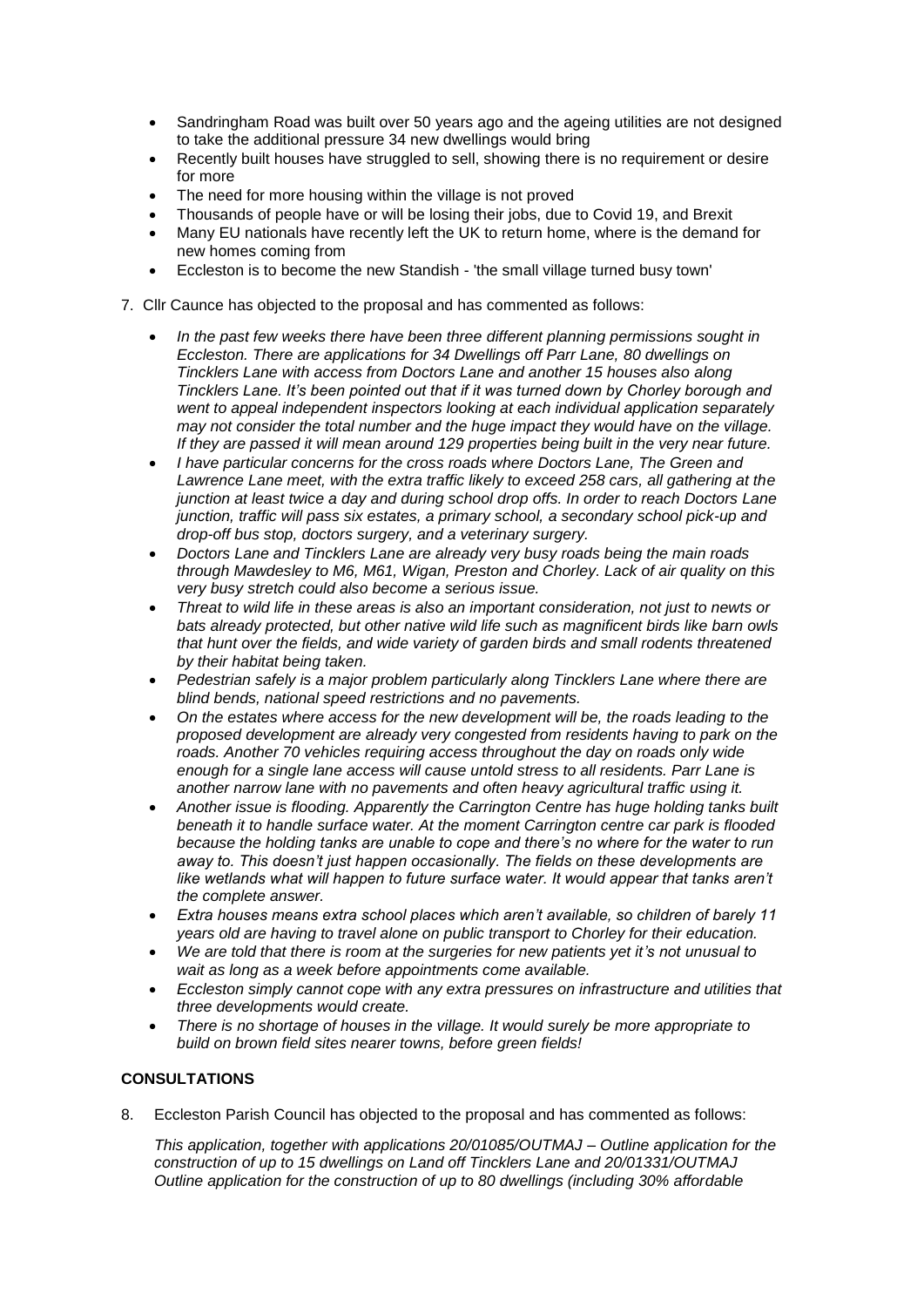*housing) and associated infrastructure, with all matters reserved (aside from vehicular access from Doctors Lane) on Land off Tincklers Lane will, if approved as proposed, total 129 new properties in the village. This represents an increase of over 6% in the number of village properties.*

*The majority of the proposed dwellings will be family homes. Local infrastructure, including school places and medical facilities will be detrimentally affected and drainage systems within the village currently struggle to cope with demands placed by the existing houses.*

*The application sites are all on land safeguarded for development in a future Local Plan and none of the applications demonstrate a need for the types of housing proposed for the bulk of the properties.*

*The Parish Council objects to this application on the grounds of the detrimental impact the properties will have on the existing village infrastructure and would also request the cumulative impact of the 3 applications is taken into account during the deliberations.* 

- 9. Lancashire Constabulary Architectural Liaison: Make a number of recommendations in relation to designing out crime.
- 10. Environment Agency No comments have been received.
- 11. Greater Manchester Ecology Unit: Recommend conditions and informatives.
- 12. Waste & Contaminated Land: No comments have been received.
- 13. Regulatory Services Environmental Health: Have no objections in principle regarding environmental concerns, however request a detailed Construction Environmental Management Plan to outline how the construction phase of the development will be carried out without causing a detrimental effect on neighbouring properties.
- 14. United Utilities Have no objection to the application subject to conditions.
- 15. Lancashire Fire and Rescue Service: No comments have been received.
- 16. Lancashire County Council Highway Services Comments to be reported on the addendum.
- 17. Lancashire County Council Education: Advise that an education contribution is not required at this stage in regards to this development.
- 18. Lead Local Flood Authority: Raise no objection, subject to various conditions.
- 19. NHS: No comments have been received.
- 20. CIL Officers Comment that CIL Liability is not calculated at outline application stage. The development will be CIL Liable on approval of the final reserved matters application (if approved).

## **PLANNING CONSIDERATIONS**

### Principle of development

- 21. Section 38(6) of the Planning and Compulsory Purchase Act 2004 provides that if regard is to be had to the development plan for any determination then that determination must be made in accordance with the plan unless material considerations indicate otherwise.
- 22. The Development Plan comprises the adopted Central Lancashire Core Strategy (2012) and the adopted Chorley Local Plan 2012- 2026.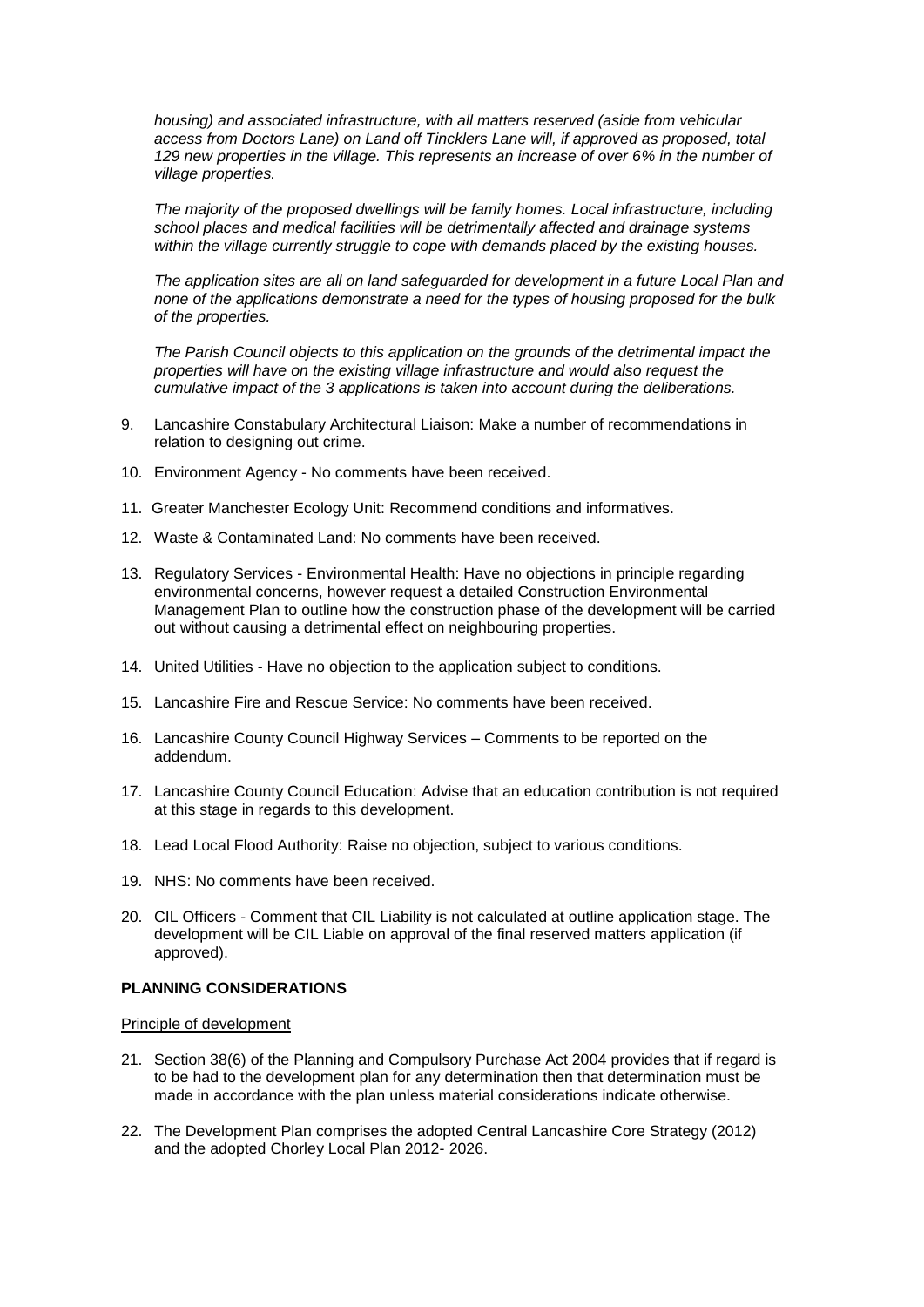- 23. The Central Lancashire Core Strategy was adopted in July 2012 and covers the three neighbouring authorities of Chorley, South Ribble and Preston. The three authorities are a single Housing Market Area (HMA).
- 24. Core Strategy Policy 1 (Locating Growth) identifies Eccleston as a Rural Local Service Centre where limited growth and investment will be encouraged to help meet local housing and employment needs and to support the provisions of services to the wider area.
- 25. Core Strategy Policy 4 Housing Delivery of the Plan sets the following minimum requirements for housing development across the Core Strategy area:
	- Preston 507 dwellings pa
	- South Ribble 417 dwellings pa
	- Chorley 417 dwellings pa
- 26. Core Strategy Policy 5 Housing Density indicates densities will be secured in keeping with local areas and which will have no detrimental impact on the amenity, character and appearance, distinctiveness and environmental quality of an area, consideration will also be given to making efficient use of land.
- 27. Core Strategy Policy 7 Affordable and Special Needs Housing of the Plan seeks to ensure sufficient affordable housing and special needs housing is provided to meet housing needs. It sets a requirement of 35% affordable housing on residential schemes in rural areas on sites in or adjoining villages which have, or will have, a suitable range of services. In terms of the National Planning Policy Framework major development proposals are defined where 10 or more houses are provided or where the site has an area of 0.5 hectares or more.
- 28. Policy V2 of the Chorley Local Plan 2012 2026 establishes the Settlement Areas in the Borough. Within these areas there is a presumption in favour of appropriate sustainable development, subject to material planning considerations and the other policies of the Development Plan. It is within these areas (and the strategic allocations) that the majority of development is envisaged to take place.
- 29. The application seeks outline planning permission for up to 34no. dwellings on 1.49 hectares of land. The site is adjacent to the settlement area of Eccleston and is located on designated safeguarded land, as defined in Policy BNE3 (Areas of Land Safeguarded for Future Development Needs) of the Chorley Local Plan 2012 - 2026. This application site forms part of a wider parcel of safeguarded land known as BNE3.8 Between Bradley Lane and Parr Lane, Eccleston
- 30. The site was designated as Green Belt in the 1993 Lancashire Structure Plan. It was removed from the Green Belt designation and reallocated as Safeguarded Land along with a number of other sites in the 1997 Chorley Borough Local Plan under the Safeguarded Land policy (Policy C3). In the Chorley Borough Local Plan Review in 2003 the site was again designated as Safeguarded Land under Policy DC3.18.
- 31. The areas of Safeguarded Land covered by Policy DC3 were reviewed as part of the current Local Plan process which started in 2010. The review included a sustainability assessment, and consultation with Lancashire County Council and United Utilities. In order to meet Chorley's housing, employment and open space requirements in the Chorley Local Plan 2015, safeguarded sites that were considered the most suitable, specifically those that were natural extensions to existing settlements, and proved most viable in terms of highways access and the characteristics of the site were allocated. The remaining Safeguarded Land was retained as Safeguarded Land under Policy BNE3 to provide for potential future development needs beyond the Plan period (i.e. after 2026).
- 32. Policy BNE3 is a restraint policy and states that development other than that permissible in the Green Belt or Area of Other Open Countryside (under Policy BNE2) will not be permitted on Safeguarded Land. The proposal is, therefore, contrary to Policy BNE3.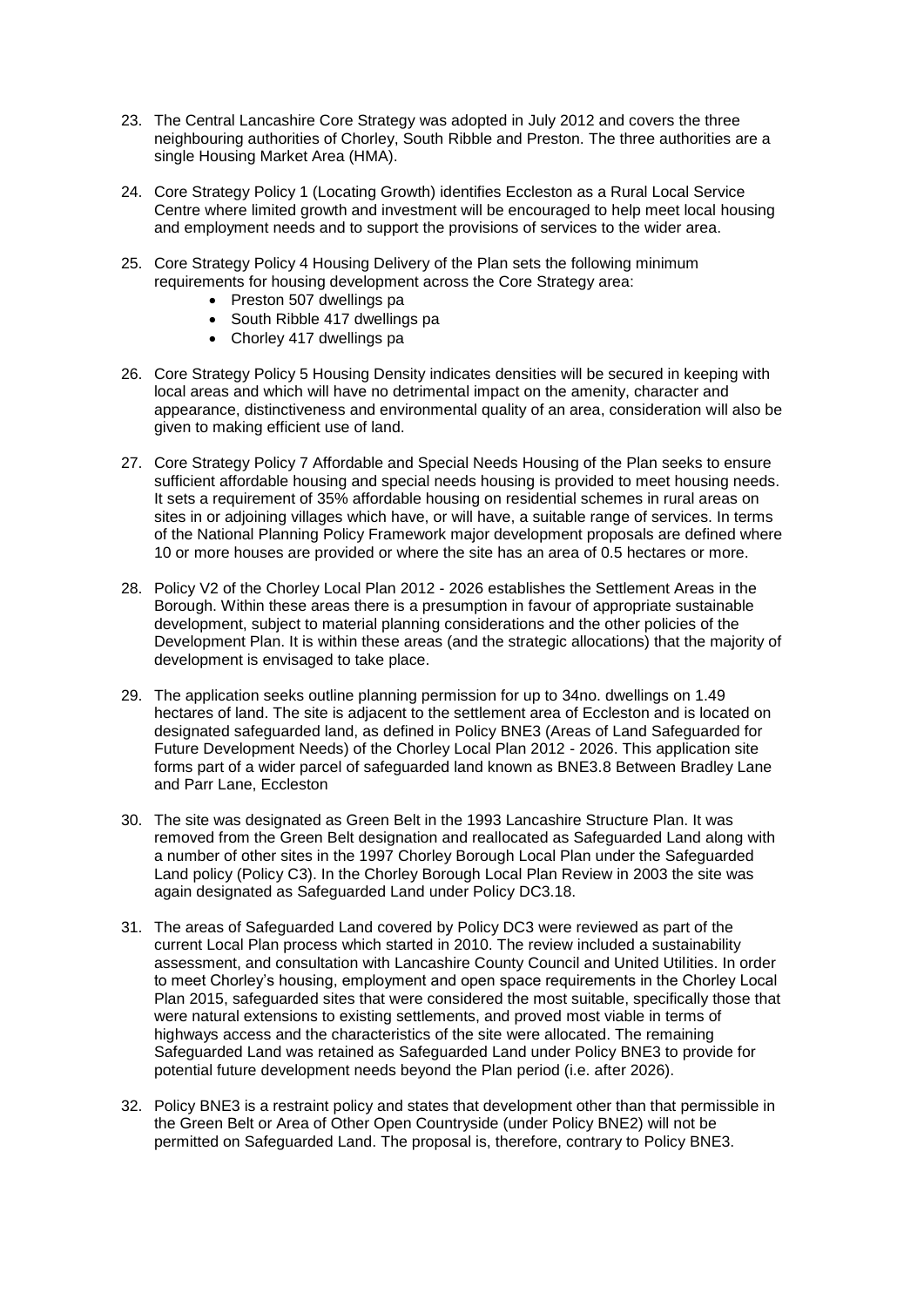33. Policy BNE3 is in accordance with paragraph 139 of the National Planning Policy Framework (The Framework) (February 2019) which states that local planning authorities should c) "where necessary, identify areas of safeguarded land between the urban area and the Green Belt, in order to meet longer term development needs stretching well beyond the plan period" and d) "make clear that the safeguarded land is not allocated for development at the present time. Planning permission for the permanent development of safeguarded land should only be granted following an update to a plan which proposes the development".

### Other material considerations

- 34. The Framework is a key material consideration. The purpose of the planning system is to contribute to the achievement of sustainable development. There are three overarching objectives, which are interdependent and need to be pursued in mutually supportive ways (so that opportunities can be taken to secure net gains across each of the different objectives). There are three objectives to sustainable development set out at paragraph 8 and it is fundamental that development strikes the correct balance between:
	- Environmental the protection of our natural, built and historic environment.
	- Economic the contribution to building a strong and competitive economy.
	- Social supporting strong, vibrant and healthy communities
- 35. Paragraph 10 of the Framework states that so that sustainable development is pursued in a positive way, at the heart of the Framework is a presumption in favour of sustainable development (paragraph 11).
- 36. Paragraph 11 of the Framework states for decision-taking this means: c) approving development proposals that accord with an up-to-date development plan without delay; or

d) where there are no relevant development plan policies, or the policies which are most important for determining the application are out-of-date, granting permission unless: - the application of policies in this Framework that protect areas or assets of particular

importance provides a clear reason for refusing the development proposed; or any adverse impacts of doing so would significantly and demonstrably outweigh the

benefits, when assessed against the policies in this Framework taken as a whole.

- 37. The Footnote (6) to paragraph 11 sets out examples of the type of policies that may indicate development should be refused. Footnote 7 makes clear that the tilted presumption in favour of sustainable development will apply where a Local Planning Authority cannot demonstrate a five year supply of deliverable housing sites.
- 38. Paragraph 59 of the Framework confirms the Government's objective of significantly boosting the supply of homes.
- 39. Paragraph 60 of the Framework reinforces that requirements represent the minimum number of homes needed.
- 40. Paragraph 73 of the Framework requires Local Planning Authorities to maintain a supply of deliverable sites sufficient to provide a minimum of five years' worth of housing against their housing requirement set out in adopted strategies or against their local housing need where the strategic policies are more than five years old. Footnote 37 states in circumstances where strategic policies are more than five years old, five year housing land supply should be calculated against Local Housing Need calculated using the Government standard methodology, unless those strategic policies have been reviewed and found not to need updating.
- 41. Section 13 of the Framework sets out the Government's policy on protecting Green Belt land. It begins by stating that "the government attaches great importance to Green Belts". The importance of the permanence of the Green Belt is reiterated. Paragraph 139 explains that Local Authorities should, where necessary, identify in their plans areas of 'safeguarded land' between the urban area and the Green Belt, in order to meet longer-term development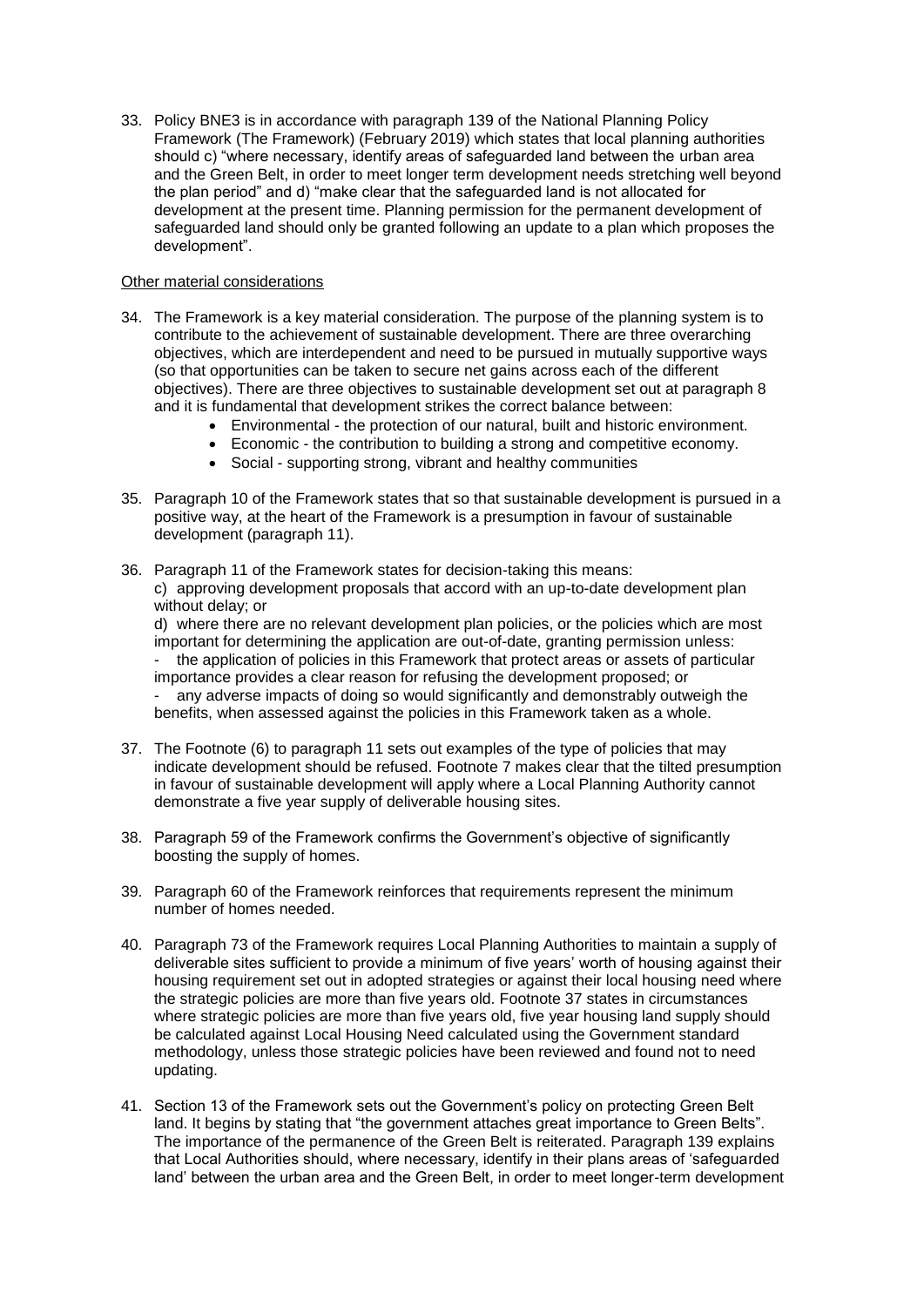needs stretching well beyond the plan period. It further states that Local Authorities "should make clear that the safeguarded land is not allocated for development at the present time. Planning permission for the permanent development of safeguarded land should only be granted following a Local Plan review which proposes the development".

- 42. Land is allocated as such to ensure that Green Belt boundaries last for a long time and it is protected from development until a time in the future which it might be required to serve development needs. The main purpose of designating Safeguarded Land in Chorley is to ensure that the inner boundary of the Green Belt will endure in the long term rather than act as a land bank for future development. Designating land as safeguarded does not mean that its development is inevitable in the long term. Retaining this land for future development needs at this time is consistent with the purposes of designating the site as safeguarded land within the Local Plan, in accordance with the Framework.
- 43. The proposed development would result in the irreversible loss of part of a safeguarded greenfield site not required to meet current housing needs at this point in time. The application site is approximately 1.49 hectares however the remaining safeguarded site is also allocated as open space/sport and recreational facilities. This loss weighs heavily against the proposal and is contrary to the prudent use of land and resources in an area where much of the Borough is designated Green Belt. The Framework is clear that safeguarded land is not for development at the present time (i.e. within the Plan period) and planning permission should only be granted following a Local Plan review.

#### Housing land supply

- 44. The applicant considers that the Council is unable to demonstrate a five-year housing land supply when considered against the Local Housing Need (LHN) requirement and that two of the most important policies relating to the application site, namely Core Strategy Policy 4 and Chorley Local Plan Policy BNE3, are out of date. They therefore consider that the presumption in favour of sustainable development at Paragraph 11d) of the Framework is engaged.
- 45. The Core Strategy policies are more than five years old (adopted July 2012), however, following the Cardwell Farm decision (Appeal ref: APP/N2345/W/20/3258889 9<sup>th</sup> March 2021) the Council now uses Core Strategy Policy 4 to determine the 5 year housing supply. The Council has a 11.2 year deliverable housing supply over the period 2020 – 2025 based on an annual housing requirement of 144 dwellings which includes a 5% buffer and takes into account the previous oversupply.
- 46. The position of the Council in respect of Housing Land Supply is set out below:

### The Euxton Lane Inquiry Decision APP/D2320/W/20/3247136 (11 August 2020)

- 47. The appeal was allowed and outline planning permission was granted for the erection of up to 180 dwellings including 30% affordable housing, with public open space, structural planting and landscaping, surface water flood mitigation and attenuation and vehicular access points from School Lane on land at Pear Tree Lane, Euxton, Chorley in accordance with the terms of the application, Ref 19/00654/OUTMAJ.
- 48. Para 10 of the decision states "The presumption in favour of sustainable development in paragraph 11(d) of the Framework directs that, where the policies which are most important for determining the application are out-of-date, the 'tilted balance' applies, whereby permission should be granted unless the policies of the Framework that protect areas or assets of particular importance provide a clear reason for refusing the development proposed, or any adverse impacts of granting permission would significantly and demonstrably outweigh the benefits, when assessed against the policies in the Framework taken as a whole. Paragraph 73 of the Framework also requires local planning authorities (LPAs) to maintain a supply of deliverable sites sufficient to provide a minimum of 5 years' worth of housing against their housing requirement or local housing need. Where an LPA cannot demonstrate a 5 year supply of deliverable sites, Footnote 7 of the Framework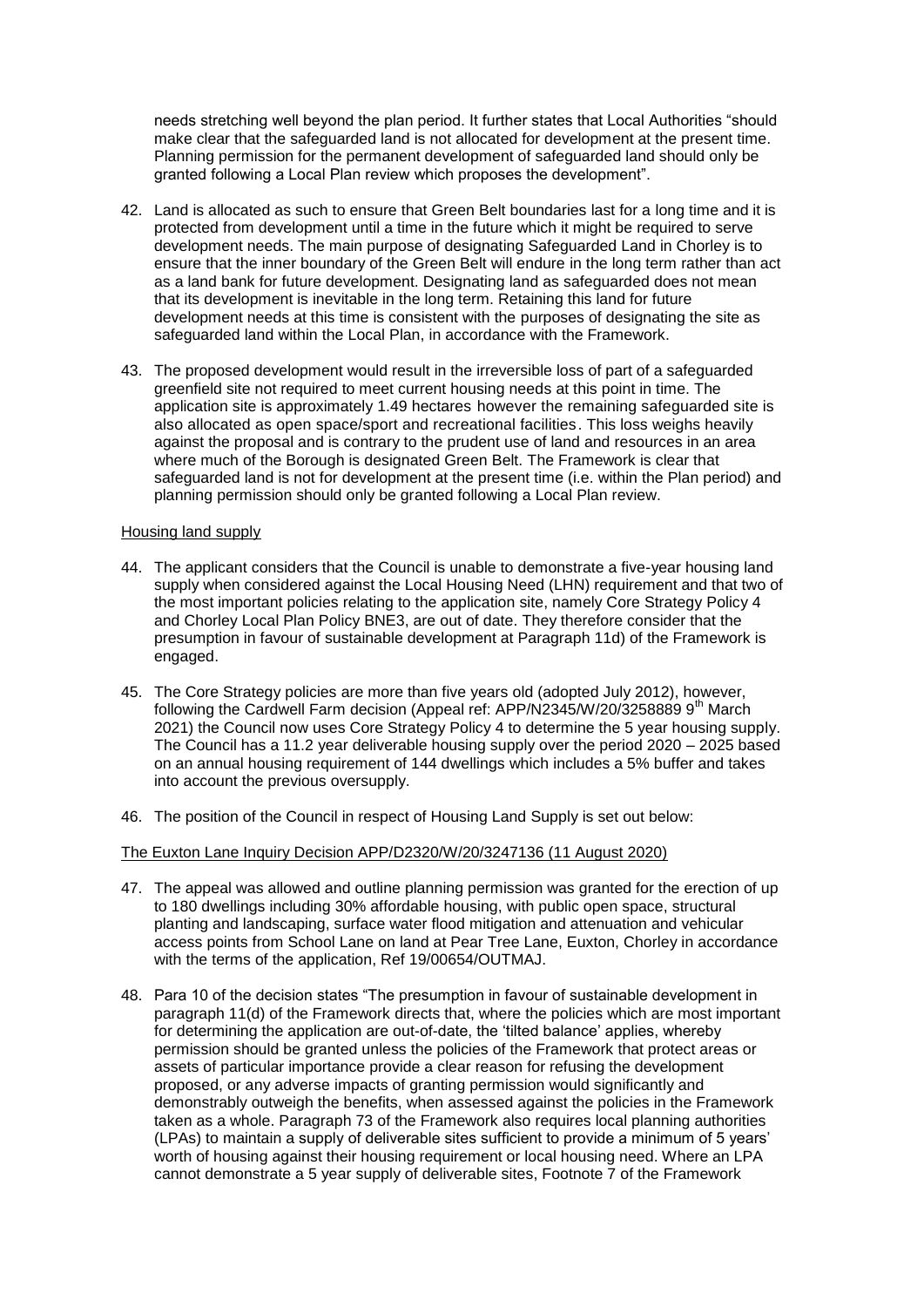establishes that the policies of the development plan which are most important for determining the application are out-of-date".

49. The main issues in the appeal were:

a) Whether or not the Council can demonstrate a 5 year supply of deliverable housing land in Chorley borough, having particular regard to the development plan, relevant national policy and guidance, the housing need or requirement in Chorley and the deliverability of the housing land supply;

b) Whether or not the most important policies of the development plan for determining the appeal are out of date, having particular regard to the 5 year housing land supply position and relevant national policy; and

c) Whether this, or any other material consideration, would justify the proposed development on safeguarded land at this time.

- 50. In respect of the Five Year Housing Supply, the Inspector concluded:
- 51. Para 36 "…I have concluded above that 569 dpa is the appropriate housing requirement figure for Chorley for the purposes of calculating the 5YHLS in this appeal. The main parties dispute the deliverability of an allocated site at Cowling Farm, for which the Council includes 112 dwellings in the supply to the end of March 2025. However, even if the Cowling Farm figure were included in the deliverable supply, 1,617 dwellings would only amount to a 2.7 year supply against the LHN calculated using the standard method, still well below the 5 year requirement. Consequently, it is not necessary for me to consider the evidence for and against the inclusion of the Cowling Farm site any further here".
- 52. Para 37 "…Overall, therefore, in the light of the evidence before me at this appeal, the provisions of the development and the relevant national policy and guidance, I conclude that the Council is unable to demonstrate a 5 year supply of deliverable housing sites measured against the LHN for Chorley".
- 53. In respect of the most important development plan policies the Inspector concluded:
- 54. Para 44 "…. Policies 1 and 4 of the CLCS and Policy BNE3 of the CLP are the 'most important' policies in this case, defining the need and appropriate locations for housing in Chorley and the limitations on development on the appeal site as Safeguarded Land".
- 55. Para 45 "… The courts have established that a policy may become 'out-of- date' where it is overtaken by a change in national policy. That is clearly the situation applying to Policy 4 of the CLCS, where its housing requirements were derived from the former Regional Spatial Strategy for the North West, which in turn relied on the 2003-based household projections. This, combined with the introduction of the standard method in the 2018 Framework and the application of the 2014-based household projections, renders the housing requirements in Policy 4 out-of-date".
- 56. In respect of Policy 1 the Inspector at para 47 states:
- 57. "In this case, Policy 1 does not of itself define settlement boundaries or limit development only to sites within settlements in Chorley borough. The evidence before me does not show that Policy 1 would unreasonably constrain the ability of the borough to accommodate its standard method housing requirement of 569 dpa. As such, I do not consider that Policy 1 of the CLCS is out-of-date for the purposes of this appeal".
- 58. In respect of Policy BNE3 the Inspector concluded:
- 59. Para 49 "….My conclusions on the 5YHLS above indicate that the restriction on the development of Safeguarded Land in Policy BNE3 is preventing the Council from being able to provide an adequate housing land supply, against its standard method LHN within the current plan period to 2026".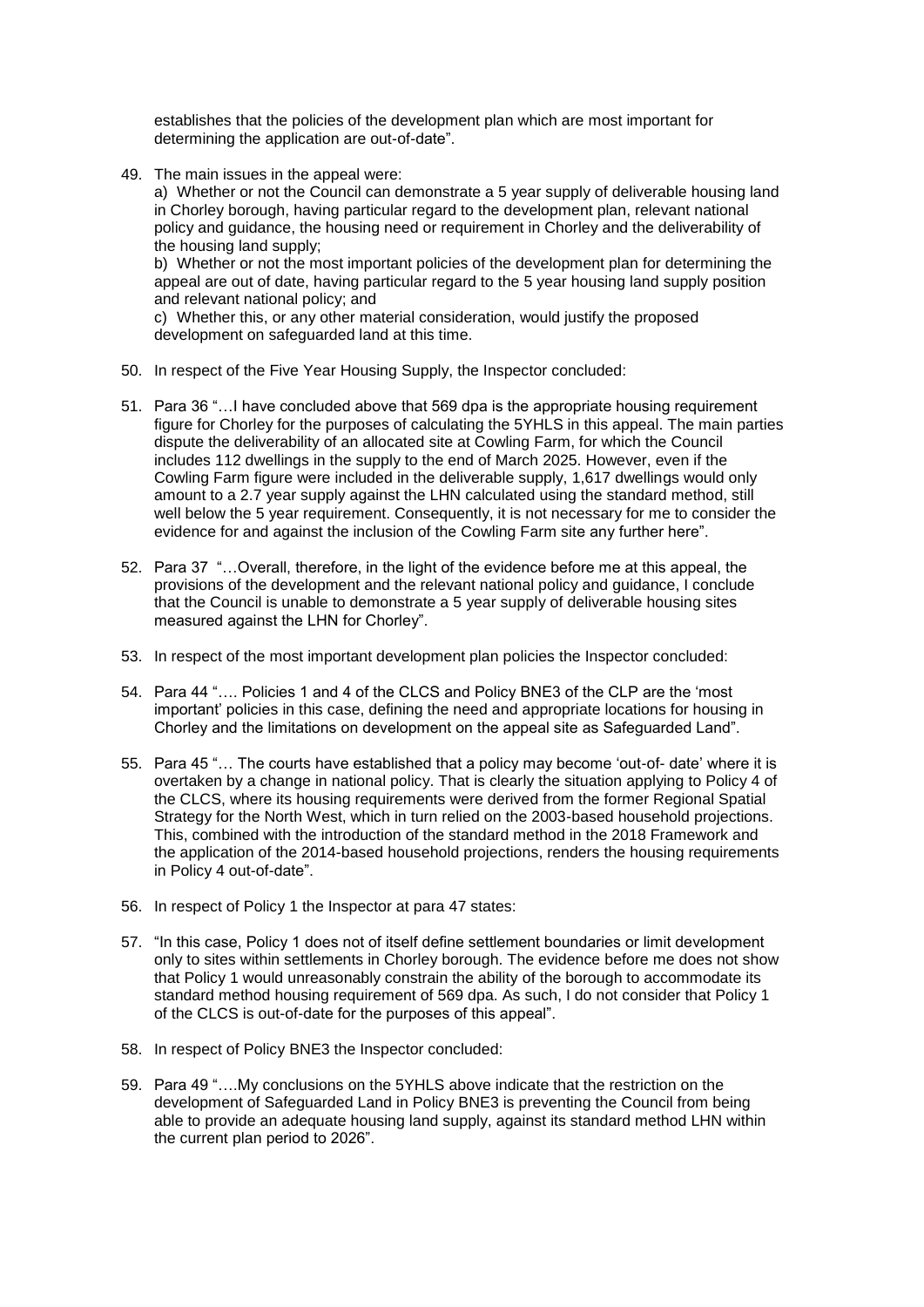- 60. Para 50 "…..This is further supported by the fact that the emerging CLLP identifies all but one of the Areas of Safeguarded Land in Policy BNE3, including the appeal site, as site proposals to meet the borough's housing needs for the period 2021-2036. Whilst the emerging CLLP is at an early stage and the final selection of housing allocations will be determined through the local plan examination process, it clearly recognises that land currently safeguarded in Policy BNE3 for development needs beyond the end of the CLP plan period in 2026, may need to be released before then to meet a housing requirement based on the standard method LHN".
- 61. At Para 51 the Inspector concludes "In this case the 'basket' comprises Policies 1 and 4 of the CLCS and Policy BNE3 of the CLP. Although the overall spatial strategy for Central Lancashire in Policy 1 is not itself out-of-date, the policies establishing the amount of housing needed in Chorley borough and designating the appeal site as Safeguarded Land, so preventing it from contributing to those needs, are out-of-date. On this basis therefore, taken as a whole, I conclude that the 'most important' policies for determining this appeal are out-of-date".
- 62. At Para 98 the Inspector sets out "Paragraph 11(d) of the Framework is also an important material consideration in this case. I have concluded above that the most important policies for this decision are out-of-date, both on their own merits and because the Council is unable to demonstrate a 5YHLS against the standard method LHN for Chorley. As such the 'tilted balance' in paragraph 11(d) is engaged for this decision. This means that planning permission should be granted unless: i) the policies of the Framework that protect areas or assets of particular importance, as defined in Footnote 6, provide a clear reason for refusing the development proposed; or, ii) any adverse impacts of granting permission would significantly and demonstrably outweigh the benefits, when assessed against the policies of the Framework taken as a whole".

### The Memorandum of Understanding

- 63. The three councils of Chorley, Preston and South Ribble entered into a Memorandum of Understanding (MOU 1) in September 2017 and this document provided clear evidence of the close working relationship between the three authorities in plan-making, building on the extant Core Strategy and committing to the preparation of a new single Central Lancashire Local Plan, which is now progressing.
- 64. MOU1 reflected the single HMA across Central Lancashire and is a policy-on response to the findings of the Strategic Housing Market Assessment (SHMA published in 2017) which concluded that: 'the spatial distribution of need within the HMA varies depending on judgements made on projections. There has been an historical over-delivery of homes in Chorley relative to housing requirement policies, compared to an under-delivery in Preston and South Ribble'.
- 65. In May 2020, the three Councils approved an addendum to MOU2, entitled Joint Memorandum of Understanding & Statement of Co-operation Relating to the Provision and Distribution of Housing Land: Statement of Common Ground**.**
- 66. MOU2 aggregates the minimum annual Local Housing Need standard method figures for the three Local Planning Authorities and redistributes that housing need across the Central Lancashire area. The redistribution relies on evidence in the Central Lancashire Housing Study (March 2020) (CLHS) produced to inform the preparation of the Central Lancashire Local Plan. But it also seeks to provide an interim set of district level housing requirements, which MOU2 states is 'to reflect the most sustainable pattern of development in the subregion' and 'to align with City Deal growth aspirations in Preston and South Ribble.
- 67. As at 1st April 2020, the application of the agreed distribution ratio to this aggregate figure results in the following requisite minimum housing requirements for each Central Lancashire authority:

| Preston:      | 404 dwellings pa |
|---------------|------------------|
| South Ribble: | 328 dwellings pa |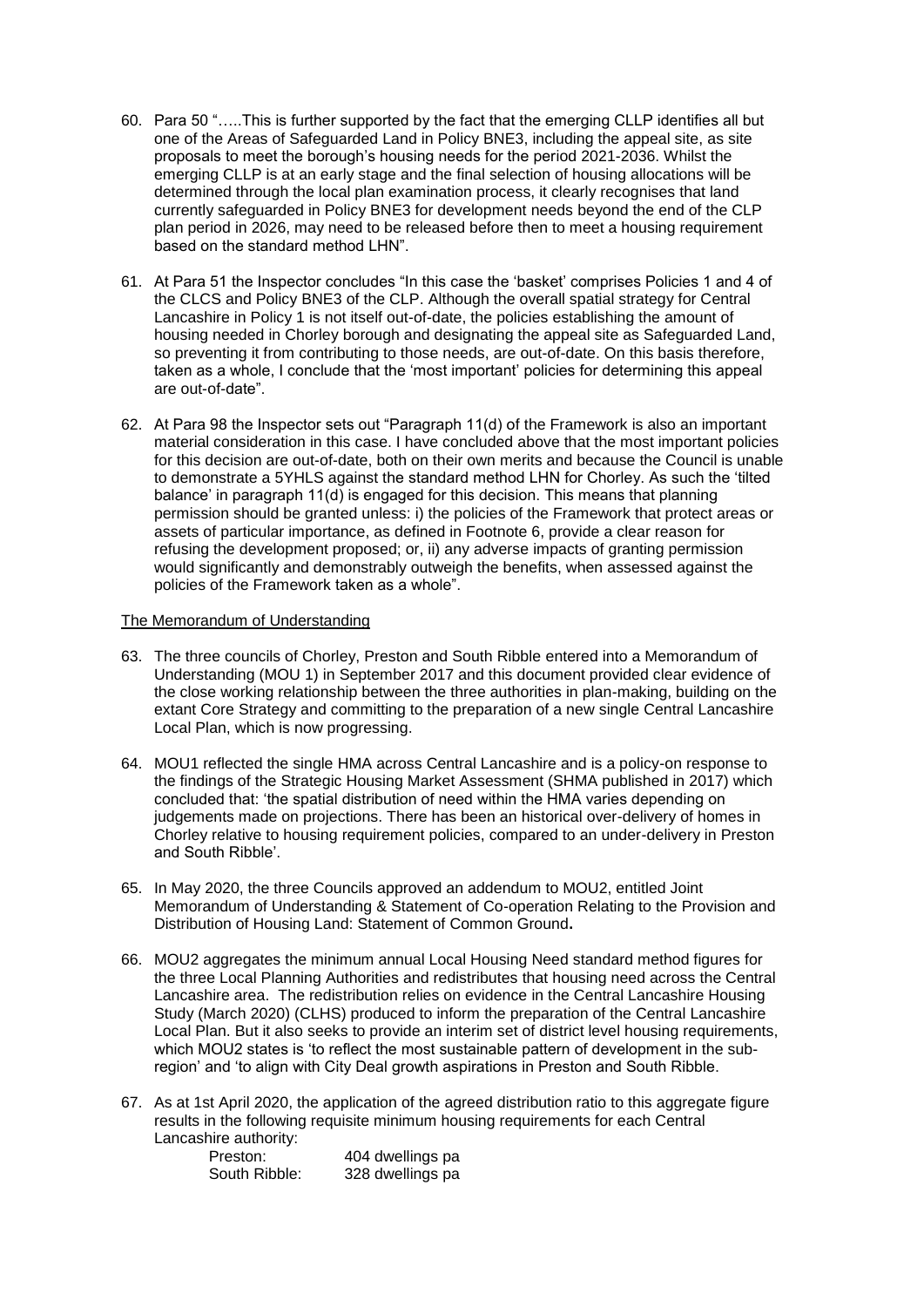| Chorley: | 278 dwellings pa   |
|----------|--------------------|
| Total:   | 1,010 dwellings pa |

- 68. The Inspector for the Pear Tree Lane Inquiry considered the MOU and stated:
- 69. Para 23 "Whilst paragraph 2a-013 of the PPG does not prohibit LPAs in joint plan areas from relying on a redistribution of LHN figures to determine planning applications in advance of the adoption of their plans, this paragraph ostensibly applies to plan-making rather than decision-making. This is clear from the question it seeks to answer and its repeated references to spatial development strategies and policy-making. The national guidance on how housing need should be calculated for the purposes of decision-making is found in section 68 of the PPG on Housing supply and delivery".
- 70. Para 24 "The courts urge treating the PPG with considerable caution when there is a dispute about its interpretation, given that it is intended to be guidance not policy. However, the guidance in the PPG on calculating housing need and the 5YHLS for decision-making purposes mirrors the policy in paragraph 73 and footnote 37 of the Framework, that where the adopted housing requirement is more than 5 years old and the strategic housing policies need updating, as in Chorley, the 5YHLS will be measured against the LHN using the standard method".
- 71. Para 25 "The standard method was introduced into national policy in the 2018 Framework as the new baseline for assessing 5YHLS in the absence of an up to date plan, in order to incentivise LPAs to get plans in place. Therefore, it is reasonable to conclude that the guidance in paragraph 2a-013 of the PPG is not intended to allow for a redistribution of LHN in joint plan areas to provide the basis for calculating 5YHLS in decision-making in advance of that distribution being properly tested at examination and found sound. For the PPG to do so would run counter to the definition of LHN in the Framework and the clearly stated policy on the application of the standard method in decision-making".
- 72. Para 26 "Nevertheless, to date the courts have held that it is not unlawful for an LPA to rely on a housing requirement or an apportionment of housing need for decision-making purposes, even if this is not contained in an adopted plan. I recognise that the St Modwen and Oadby & Wigston judgements predate the standard method and the Harrogate judgement related to a planning permission granted before the latest version of the Framework made clear that LHN could only be calculated using an alternative approach in the context of preparing strategic policies. However, these judgements remain and establish the principle that an apportionment of housing need in an emerging joint plan can be a material consideration in decision-making. Therefore, I consider below the evidence for and against the apportioned housing need figure based on the analysis in MOU2 and the weight that should be attached to it.'
- 73. In conclusion the Inspector stated:
- 74. Para 31 "…..Whilst MOU2 was the subject of consultation, it is evident that there are significant and substantive objections to the proposed redistribution of the LHN and the evidence which supports it, which remain outstanding and will need to be resolved, ultimately through the CLLP examination. The Court of Appeal has established that 'it is not for an Inspector on a S78 appeal to seek to carry out a sort of local plan process so as to arrive at a constrained housing requirement figure' ".
- 75. Para 32 "….Paragraph 48 of the Framework allows weight to be given to policies in emerging plans, according to the stage of preparation, the extent to which there are unresolved objections and the degree of consistency to the Framework. This guides my assessment of the weight that can be given to a housing requirement based on the redistribution of LHN in MOU2, as a policy document which informs the emerging CCLP. The emerging plan is at a very early stage and carries limited weight in this appeal. Although the MOU2 redistribution is an agreed position by the LPAs, there are significant unresolved objections to the recommended figures, which may result in Chorley's apportionment being modified following examination. For these reasons and in the light of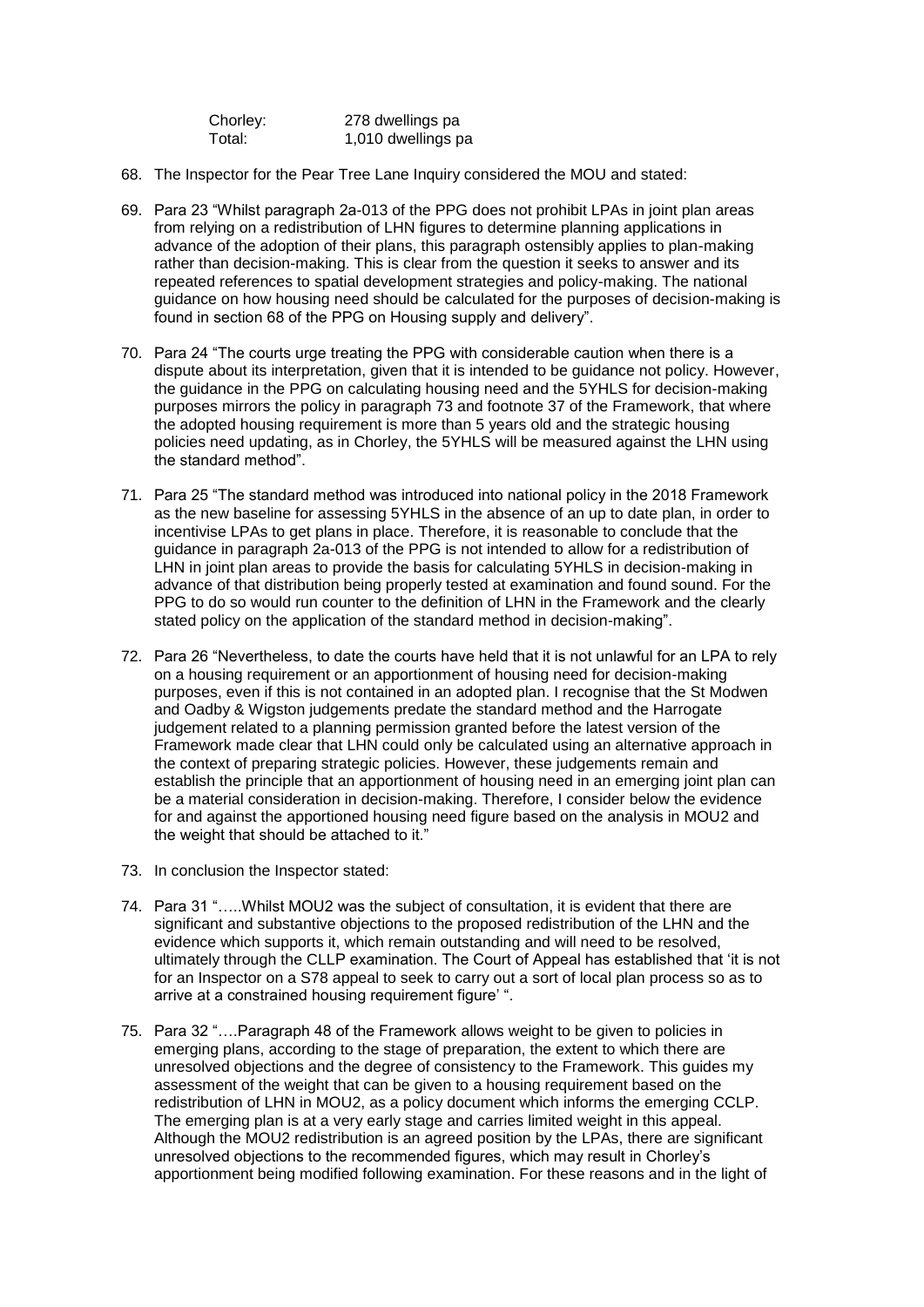my consideration of the evidence submitted, I attach limited weight to the housing requirement figure for Chorley of 278 dpa in this appeal".

- 76. Para 33 "….However, full weight can be attached to the standard method LHN figure for Chorley, given that its value and use in this case are entirely consistent with the Framework and the PPG. Accordingly, I conclude that the figure of 569 dpa should be used for the purposes of calculating the 5YHLS in this appeal. This would also support the Government's objective, in paragraph 59 of the Framework, of significantly boosting the supply of homes".
- 77. Para 34 "…In reaching this view, I have had regard to the previous decision for the appeal site in 2017. Whilst the Inspector in that appeal applied a redistribution of the objectively assessed housing need (OAN) for Chorley based on the 2017 version of the MOU2 (MOU1) in order to calculate the 5YHLS, the apportionment in MOU1 aligned with the adopted CLCS, rather than an alternative arrangement. In addition, national policy on the calculation of 5YHLS at the time of that decision was very different, in that it predated the 2018 Framework and the introduction of the standard method. However, I also note that in the Chain House Lane appeal decision, which dealt with the draft version of MOU2 in the context of the new Framework and the standard method, the Inspector gave limited weight to the draft MOU2 and concluded that the standard method LHN figure for South Ribble should be used in that case. I have explained my reasoning for attaching limited weight to a housing requirement based on the redistribution of LHN in MOU2 in the light of the evidence before me in this case".

### Preston Withdrawal from the MOU

78. In light of the Pear Tree Lane, Euxton appeal decision Preston City Council withdrew from the MOU agreement on 4 November 2020.

Chain House Lane, Whitestake, Preston Judgement 21 August 2020

79. The decision was quashed, in relation to the claimant's contentions in ground 5. A new Inquiry was held in March 2021.

### Land at Cardwell Farm, Garstang Road, Barton, Preston, PR3 5DR, APP/N2345/W/20/3258889 (9th March 2021)

- 80. The appeal was allowed and planning permission granted. The Inspector identified four main issues of which two had implications for Chorley. These are:
	- Whether the Council can demonstrate a five-year supply of deliverable housing sites, having particular regard to the housing need or requirement for Preston; and,
	- Whether paragraph 11 d) ii. of the Framework is engaged either by reason of a lack of a five-year supply of deliverable housing sites or because the most important policies for determining the appeal are out-of-date.
- 81. The Inspector concluded the following:

### **The review of the Core Strategy housing requirement via MOU1 and the 2017 SHMA is the only footnote review to have taken place.**

Para 24 "….Paragraph 73 of the Framework requires that local planning authorities (LPA) should identify and update annually a supply of specific deliverable sites sufficient to provide a minimum of five years' worth of housing against their housing requirement set out in adopted strategic policies, or against their local housing need (LHN) where the strategic policies are more than five years old. Footnote 37 of the Framework indicates that where strategic policies have been reviewed and found not to require updating they should still be used as a basis for the housing requirement even if they are more than five years old".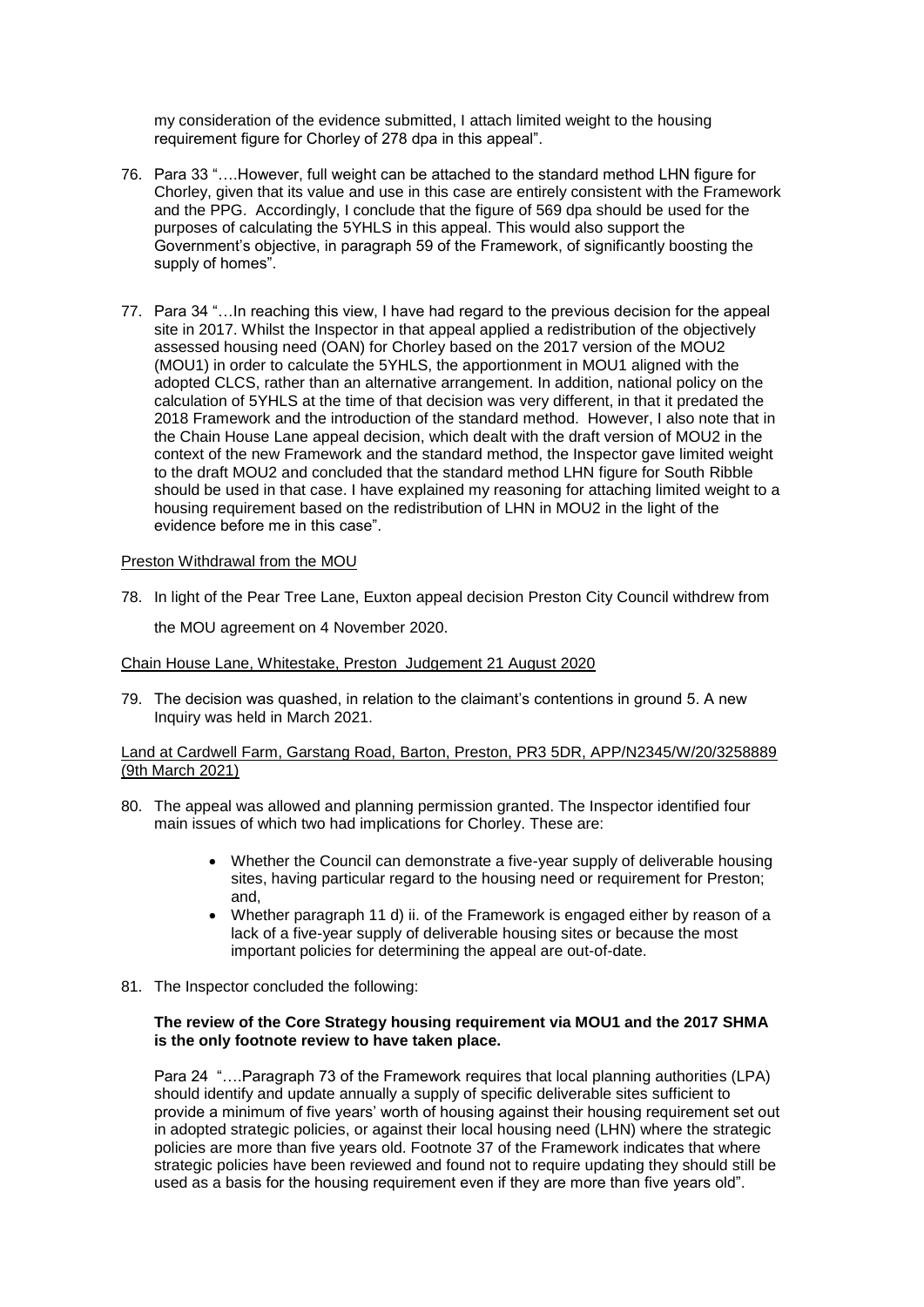Para 25 "…..Planning Practice Guidance3 (PPG) contains similar wording to Footnote 37 but also notes that the housing requirement figures identified in adopted strategic housing policies should be used for calculating the five-year housing land supply figure where the strategic housing policies have been reviewed within the last five years and found not to need updating. This wording in the PPG was introduced in July 2019. It followed on from wording contained in the 2018 version of the PPG which reflected the July 2018 Framework and the introduction of the standard method for calculating LHN".

Para 26 "…...Footnote 37 and the related PPG were introduced without any transitional arrangements. Therefore, the effect of national policy and guidance is that any review of the strategic housing requirement undertaken from July 2014 onwards which found the requirement not to require updating would amount to a 'Footnote 37 Review'. Whilst PPG is not policy, it does not depart from the Framework on this subject but seeks to assist with the time period whereby a review has currency".

Para 27 "….The development plan minimum housing requirement for Preston of 507 dwellings per annum (dpa) is set out in Policy 4 of the CLCS. This is out of a total requirement for Central Lancashire of 1,341 dpa. This requirement was set by adopted strategic policies which are more than five years old".

Para 28 "….However, in October 2017, some five years after the adoption of the CLCS, the Central Lancashire authorities of Preston, Chorley and South Ribble entered into a Joint Memorandum of Understanding and Statement of Co-operation relating to the provision of Housing Land (MOU1). MOU1 agreed that the housing requirement in the CLCS should be applied until the adoption of a replacement plan".

Para 29 "….MOU1 was informed by a Strategic Housing Market Assessment (SHMA) which indicated that, if each LPA were to meet its own Objectively Assessed Need, the total requirement for Central Lancashire would only exceed the Policy 4 requirement by some 20 dpa, albeit that different distributions would result depending on whether demographic or economic growth figures were used. The SHMA used the 2014-based household projections as the starting point for assessing housing need".

Para 30 "…..MOU1 noted that continuing to apply the CLCS housing requirement would, amongst other things, reflect the spatial pattern of development set out in Policy 1 of the CLCS, including directing housing growth to priority areas such as Cottam and North West Preston where land had been allocated to deliver significant new housing in accordance with the Preston, South Ribble and Lancashire City Deal; that site allocations had been determined to meet the spatial pattern of development in the CLCS; that the CLCS requirement reflects the high levels of containment for both travel to work and housing market areas (HMA); and that the Policy 1 apportionment would help to address net outmigration from Preston to other parts of the HMA. That the Policy 4 figures were based on the defunct North West Regional Spatial Strategy and had a baseline date of 2003 were not factors that were referred to in MOU1 and, therefore, on the face of it were not given much weight".

Para 31 "…..Although it was entered into before the publication of the 2018 Framework, the Council and the appellant agree that MOU1, supported by evidence in the SHMA, was a 'Footnote 37 review'. Based on the information before me, I see no reason to take a different view".

#### **The decision of Preston to revert to standard method after withdrawal from MOU2 did not constitute a review and was not a robust process.**

Para 32 "……However, the Council considers that matters have moved on from MOU1. MOU1 included a clause whereby the document was to be reviewed no less than every three years but would also be reviewed when new evidence that renders the MOU out of date emerges. It is more than three years since MOU1 was entered into. The Council points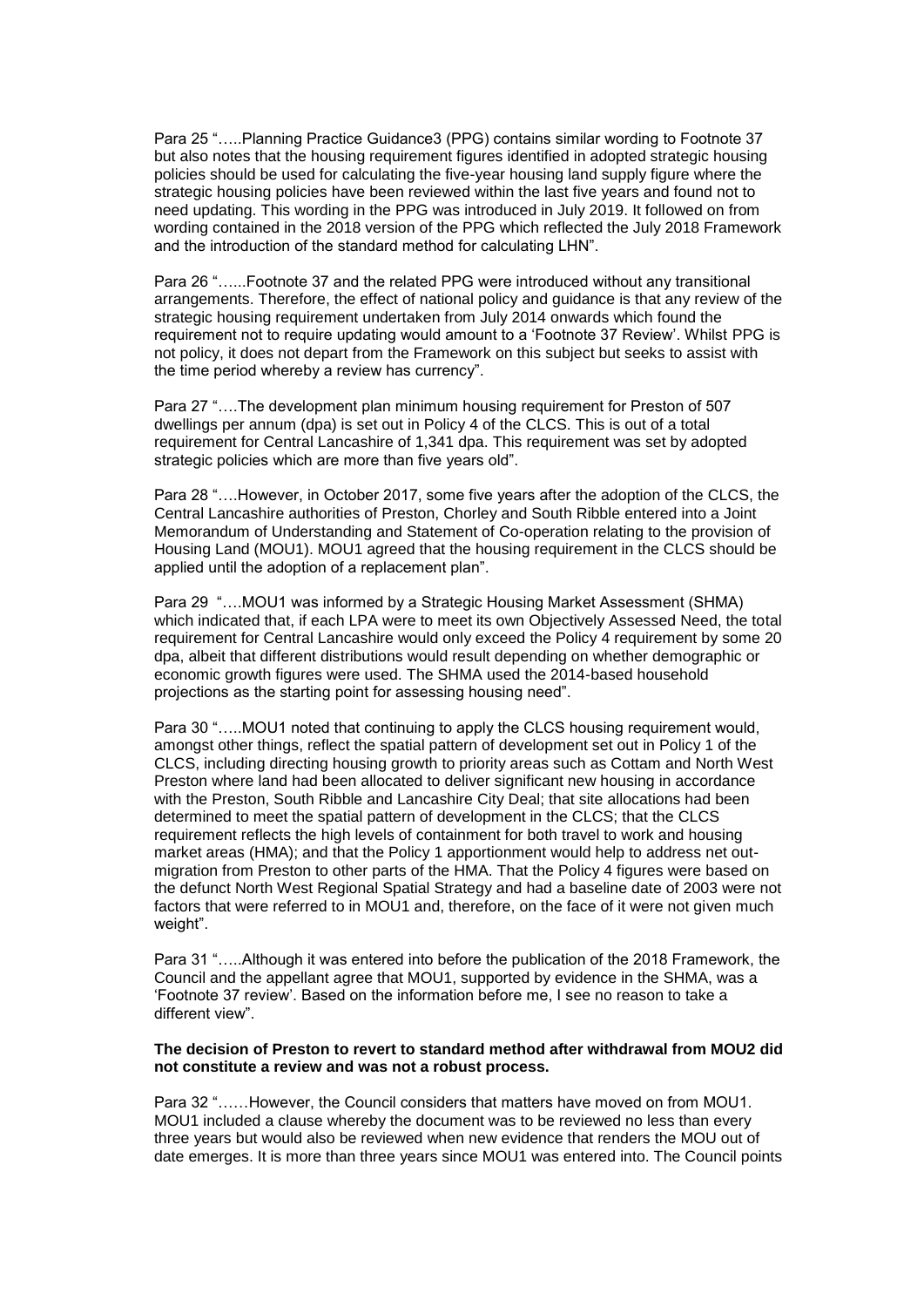to the introduction of the standard method for assessing LHN as being a significant change in circumstances. If the LHN figure is used, Preston would be required to deliver 250 dpa".

Para 33 "…….Footnote 37 and PPG do not indicate whether, once reviewed and found not to require updating, the development plan housing requirement can be reviewed again outside the formal local plan process. However, the implications of paragraphs 31-33 of the Framework is that it is anticipated that relevant strategic policies will need updating through a new local plan or partial review of a local plan rather than through a 'review of a review'. That said, it seems to me that there may be justification to revert to LHN even if the requirement had been previously reviewed and found not to require updating. However, the decision to depart from the findings of a review undertaken in the last five years would need to be supported by a robust process".

Para 34 "……In this respect the Central Lancashire LPAs entered into a second Memorandum of Understanding in April 2020. This was augmented by a Statement of Common Ground in May 2020 reflecting a slight change in LHN housing numbers for April 2020. However, for the purposes of this decision the changes are not significant, and I will refer to these documents collectively as MOU2".

Para 35 "…..MOU2 took into account the Central Lancashire Housing Study (CLHS), published in March 2020. The CLHS was commissioned to inform the review of the CLCS. However, the CLHS did not assess housing need in the way the SHMA did. It focused on LHN as a basis for the housing requirement, not on whether to plan for a higher level of need. In addition to findings in relation to affordable and other specific housing needs, it recommended that, pending the adoption of a new local plan, LHN should be used as a basis for assessing five-year housing supply but that the LHN should be redistributed such that Preston's requirement would be 404 dpa. However, the recommendations did not appear to consider that a Footnote 37 review had already been carried out, and started with the assumption that the LHN should be used as the basis for the housing requirement".

Para 36 "....As a result, MOU2 sought not to use solus LHN figures or retain the CLCS requirement but redistribute the LHN figures across the Central Lancashire LPAs. The veracity of MOU2 was tested at an inquiry in the summer of 2020 relating to a development of up to 180 dwellings at Pear Tree Lane, Euxton, Chorley. The Inspector in his decision gave limited weight to the figure for Chorley derived from MOU2 because it was outside the local plan process. He noted that PPG allows the housing requirement for a joint plan making authority to be distributed across the plan area but this should be done through the plan making process, not through decision-making. I agree with this analysis and that Footnote 37 effectively provides two principal options for an LPA housing figure, either the adopted strategic policy requirement or the LHN".

Para 37 "…The Inspector agreed that the LHN figure should be used for Chorley. However, it appears that the option of using the CLCS requirement was not put to him. The only reference to MOU1 in his decision is in relation to a previous appeal for the Pear Tree Lane site in 2017. In other words, it was not argued that MOU1 still had currency as a Footnote 37 review".

Para 38 "…Up to December 2019 Preston continued to use the CLCS requirement for the purposes of assessing its five-year housing land supply. This was in the knowledge of the longevity of the CLCS requirement and the fact that it was based on calculating need in accordance with the 2012 Framework. However, following an appeal decision relating to Chain House Lane, South Ribble, where the Inspector concluded that MOU1 did not constitute a Footnote 37 review and that LHN should be used, the Council decided to use the LHN figure. However, the Chain House Lane decision was quashed in the High Court. The judge found that the Inspector's reasoning for concluding that MOU1 was not a review was inadequate".

Para 39 "….Subsequently, following the Pear Tree Lane decision, the Council withdrew from MOU2 because the Inspector 'has attributed limited weight to the MOU in determining the appeal.' The Council's decision does not indicate on what basis the housing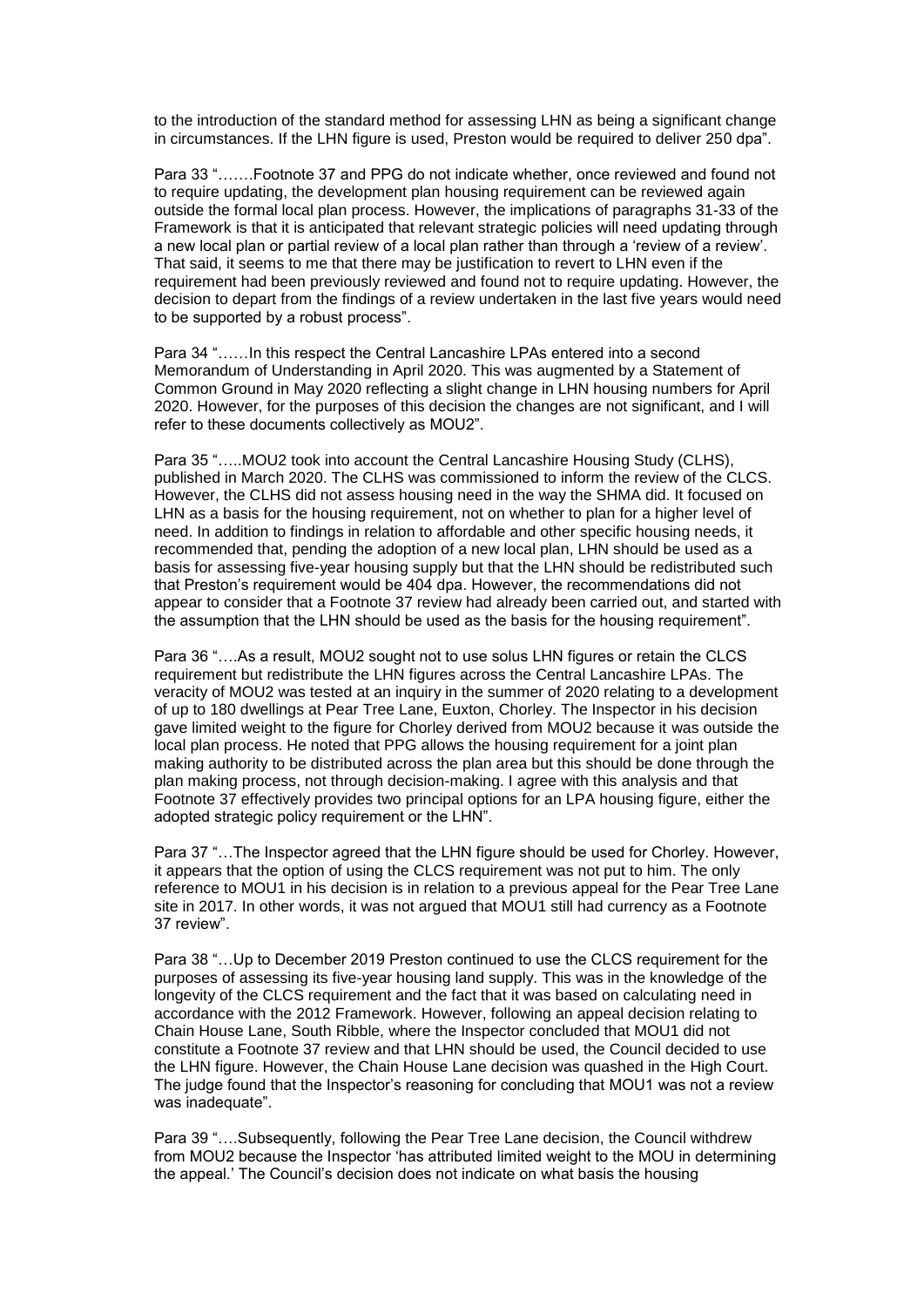requirement or the five-year supply will be derived as an alternative to MOU2, albeit it is noted that the Central Lancashire LPAs are in the process of reviewing the Local Plan which will consider the matter of distribution of housing".

### **Policy 4 should be used for the purposes of assessing whether there is a minimum of five years' worth of housing against the housing requirement.**

Para 40 ".....Pulling this chain of events together, to my mind the review of the CLCS housing requirement through MOU1 is the only Footnote 37 review that has been undertaken. The decision to revert to the LHN figure after withdrawal from MOU2 did not constitute such a review as it has not followed a robust process. The factors set out in paragraph 30 above are still relevant today. In addition, the higher housing requirement derived from the CLCS would deliver more affordable housing. Therefore, Policy 4 of the CLCS should be used for the purposes of assessing whether there is a minimum of five years' worth of housing against the housing requirement".

### **Based on the CLCS requirement of 507 dpa and factoring in past under-supply and a 5% buffer, there would be a 4.95 years supply of housing land.**

**For the above reasons, the Council cannot demonstrate a five-year supply of deliverable housing sites, having regard to the housing requirement for Preston.**

82. The Inspector concluded that the adverse impacts of the proposed development relating to the conflict with the development strategy and effects on character and appearance would not significantly and demonstrably outweigh the considerable economic and significant social benefits.

### Summary - the tilted balance

- 83. Paragraph 11 d (ii) of The Framework essentially comes into play whereby the most important policies for determining an application are out of date, then planning permission should be granted unless any adverse impacts of doing so would significantly and demonstrably outweigh the benefits, when assessed against the policies in the Framework taken as a whole.
- 84. Whilst the Inspector accepted that there would be some limited harm to the character and appearance of the area, in terms of benefits, provision of new housing would bring construction supply chain jobs, places for economically active to live, increased local spend and greater choice in the market. The affordable homes would be a benefit and the proposal would boost supply, therefore he attached moderate weight to the economic benefits and significant to the social benefits. He concluded the adverse impacts of the proposed development relating to the conflict with the development strategy and effects on character and appearance would not significantly and demonstrably outweigh the considerable economic and significant social benefits.
- 85. Taking account of the Cardwell decision para 42 relating to Preston's housing supply the calculation for Chorley is:
- 86. At 1st April 2020 there was a total supply of 1,617 (net) deliverable dwellings which is a 11.2 year deliverable housing supply over the period 2020 – 2025 based on the annual housing requirement of 144 dwellings which includes a 5% buffer and takes into account the previous oversupply.
- 87. The tilted balance is not, therefore, engaged.

### Emerging Central Lancashire Local Plan

88. The assessment of Safeguarded Land is being undertaken as part of a comprehensive review of the Central Lancashire Local Plan (CLLP). This assessment process will ensure that the most suitable areas of Safeguarded Land are released, if required, and brought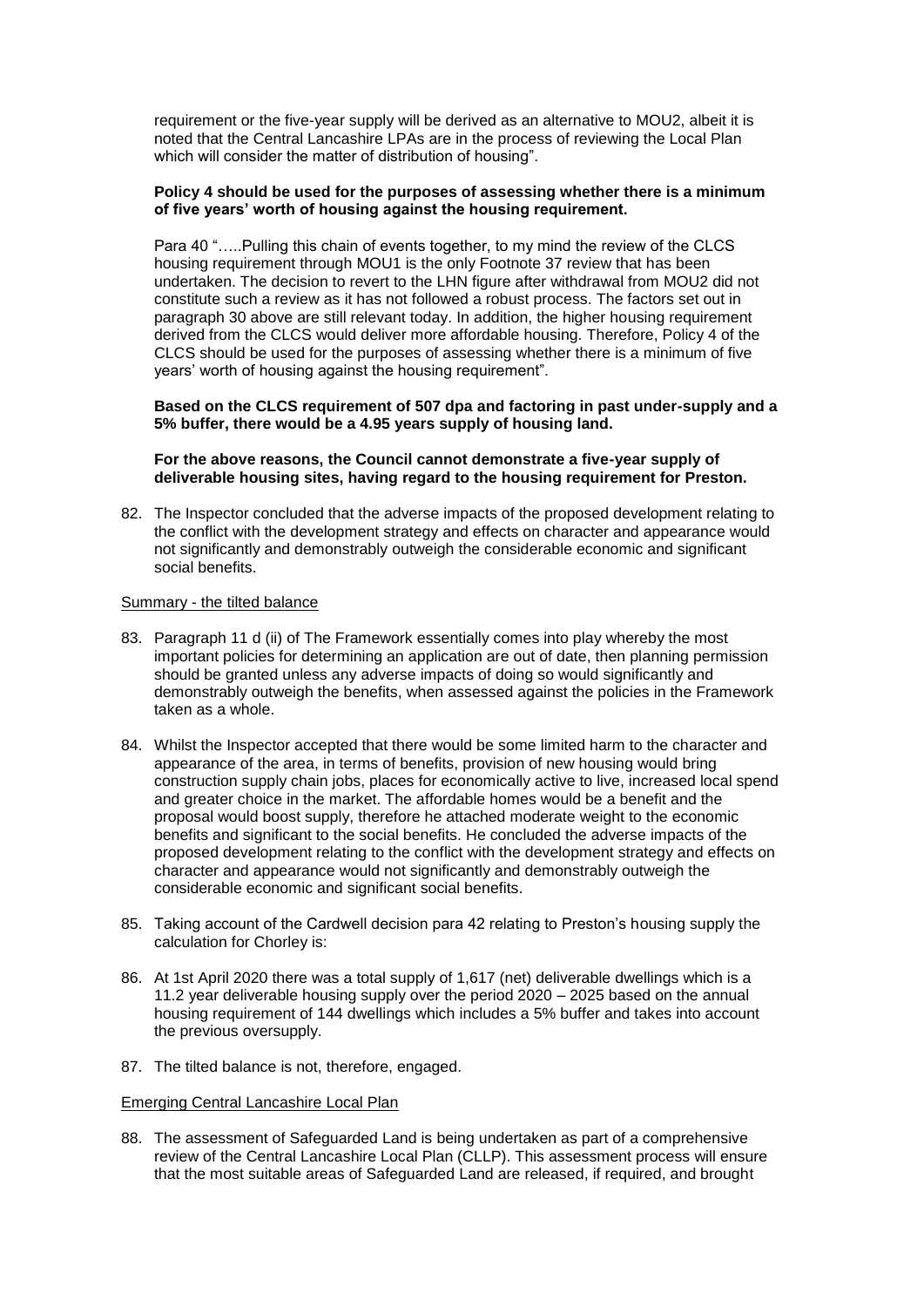forward for development where appropriate, thereby minimising harm to Green Belt boundaries. Granting planning permission on safeguarded land outside that process means that the opportunity is not taken to ensure that the decisions taken are least harmful.

- 89. There is a total of 11 Safeguarded Land sites designated in the Chorley Local Plan (which includes the Euxton Lane appeal site and adjacent area forming site BNE3.9 Policies Map 1, Chorley Borough). The assessment should not be carried out ad-hoc through the development management process, rather as part of a holistic Strategic Housing Economic Land Availability Assessment and sustainability appraisal process. The new Local Plan will cover the whole single housing market area.
- 90. This part of the safeguarded land area BNE3.8 was included in the Issues and Options consultation for the Central Lancashire Local Plan (CLLP) under site reference 19C263x. Public consultation on this document was between November 2019 – February 2020. Responses received to the consultation will be published online and used to inform the next iteration of the Plan – Preferred Options due December 2021. A further public consultation will take place at this stage

Central Lancashire Local Plan: Site Assessment work

- 91. Three call for sites exercises have been completed to date for the CLLP. The results from call for sites 1 and 2 were consulted on as part of the Issues and Options Consultation which ran between November 2019 and February 2020, during this time, a further window was opened for addition site suggestions (Call for sites 3).
- 92. Detailed work to assess the sites commenced in February 2021 following completion of Level 1 Strategic Flood Risk Assessment (SFRA). This being undertaken in line with Strategic Housing and Economic Land Availability Assessment (SHELAA) methodology.
- 93. Officers in Chorley, South Ribble and Preston Councils finished their initial assessment of the sites in January 2021, and their findings have been collated by the CLLP Team into the SHELAA database. The CLLP Team are now starting to assess the sites in detail to look at their suitability. This work will also include undertaking Integrated Assessment (IA) and Habitats Regulation assessment (HRA) and viability assessment of the sites, and will bring in findings of the SFRA as well as consultation responses on the specific sites from Statutory Consultees and local residents.
- 94. The direction of growth and development of a spatial strategy for the area is also in early development, with the Councils starting to look at the level of growth likely to be needed over the plan period and how the plan should look to direct this. There is still considerable work to be done on this, including testing the emerging options in terms of transport and other infrastructure needs as they develop.
- 95. It is important to note that until all these stages of work have been completed, no decision on sites to be taken forward through the Central Lancashire Local Plan can be made.
- 96. When considering the acceptability of the principle of the development and taking in account the above factors as set out in this section, the proposed development is unacceptable as a matter of principle, in planning policy terms**.**
- 97. Notwithstanding this, it is necessary to consider whether there are any other material considerations that would outweigh the non-compliance with the development plan and identify any resultant harm.

### Impact on ecological interests

98. *Policy BNE9 (Biodiversity and Nature Conservation) of the Chorley Local Plan 2012 – 2026 stipulates that Biodiversity and Ecological Network resources will be protected, conserved, restored and enhanced; and that priority will be given to, among other things, protecting, safeguarding and enhancing habitats for European, nationally and locally important*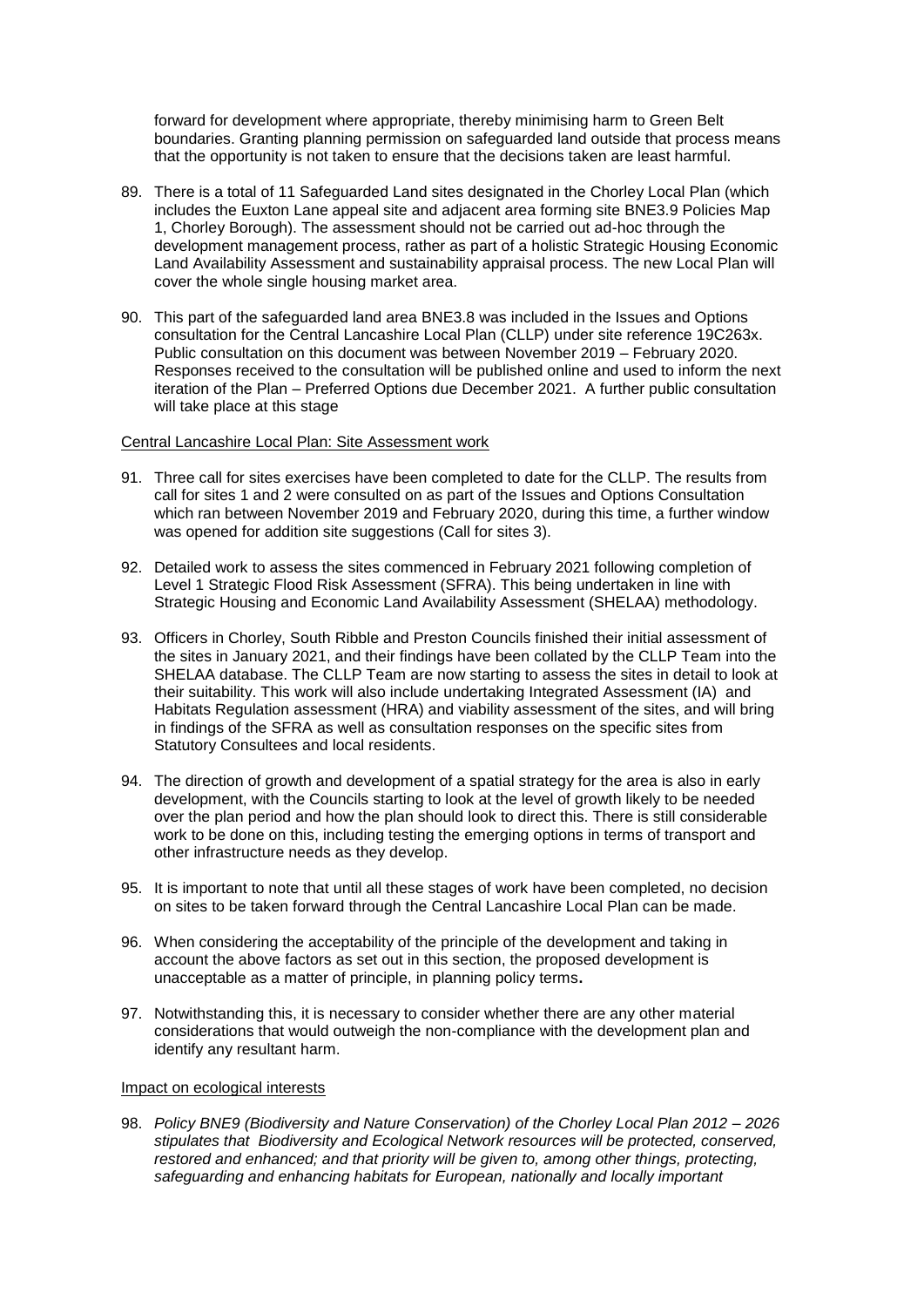*species. The policy also requires, among other things, that where there is reason to suspect that there may be protected habitats/species on or close to a proposed development site, the developer will be expected to carry out all necessary surveys in the first instance; planning applications must then be accompanied by a survey assessing the presence of such habitats/species and, where appropriate, make provision for their needs.*

- 99. Greater Manchester Ecological Unit (the Council's ecology advisor) has reviewed the applicant's ecological assessment and concluded that the proposal is acceptable, subject to conditions.
- 100. They state that the open field is dominated by closely horse-grazed pasture with limited botanical species diversity. It could best be described as semi-improved or improved species-poor neutral grassland, currently of limited ecological value. However, there are features with rather more nature conservation interest present on the site, particularly at the site boundaries, including scattered broadleaved trees, hedgerows, marshy grassland, scrub vegetation and a small stream. All of these habitat features are on the boundaries of the site and are capable of being retained as part of the scheme. Providing these boundary habitats are retained and protected or improved, habitat losses to the scheme will be limited to the loss of the grassland, although of course the development will result in a loss of the 'openness' of the site and a degree of habitat fragmentation. Any boundary hedgerows which may need to be removed to facilitate access to the site should be required to be compensated by new hedgerow planting.
- 101. The potential of the site to support any specially protected species is low, although small numbers of foraging bats may make use of the site. Bat foraging habitats are capable of being retained. Several trees considered to have some potential to support roosting bats are capable of being retained as part of the scheme, but if these trees are later scheduled for removal then they should be inspected for the possible presence of bats prior to any tree works commencing.
- 102. If permission granted conditions are recommended relating to a requirement for a Landscape Plan, details of both hard and soft landscape proposals, requirements for biodiversity enhancement and protection of nesting birds.
- 103. In relation to trees the application is accompanied by an Arboricultural Impact Assessment. Several trees (one individual tree, one boundary hedgerow and three small groups of trees) would require removal as part of the development however all of them are low quality Category C trees. The Council's Tree Officer has confirmed that none of these have any particular arboricultural significance or provide a high level of visual amenity. The rest of the trees on site are to be retained. Should permission be granted, the Tree Officer recommends an up to date Arboricultural Method Statement and Tree Protection Plan are produced and adhered to, to prevent damage to trees, above and below ground, during construction as the tree protection measures submitted are over three years old. It is considered this could be secure by a condition.
- 104. Landscaping of the site would be a Reserved Matter if the application was approved and could therefore be controlled at this stage.

### Highway safety

- 105. *Policy BNE1 (Design Criteria for New Development) of the Chorley Local Plan 2012 -2026 stipulates that planning permission will be granted for new development, including extensions, conversions and free standing structures, provided that the residual cumulative highways impact of the development is not severe and it would not prejudice highway safety, pedestrian safety, the free flow of traffic, and would not reduce the number of on-site parking spaces to below the standards stated in Site Allocations Policy – Parking Standards, unless there are other material considerations which justify the reduction.*
- 114. *Policy ST1 (New provision of Footpaths, Cycleways, Bridleways and their associated facilities in existing networks and new development) stipulates that new development and*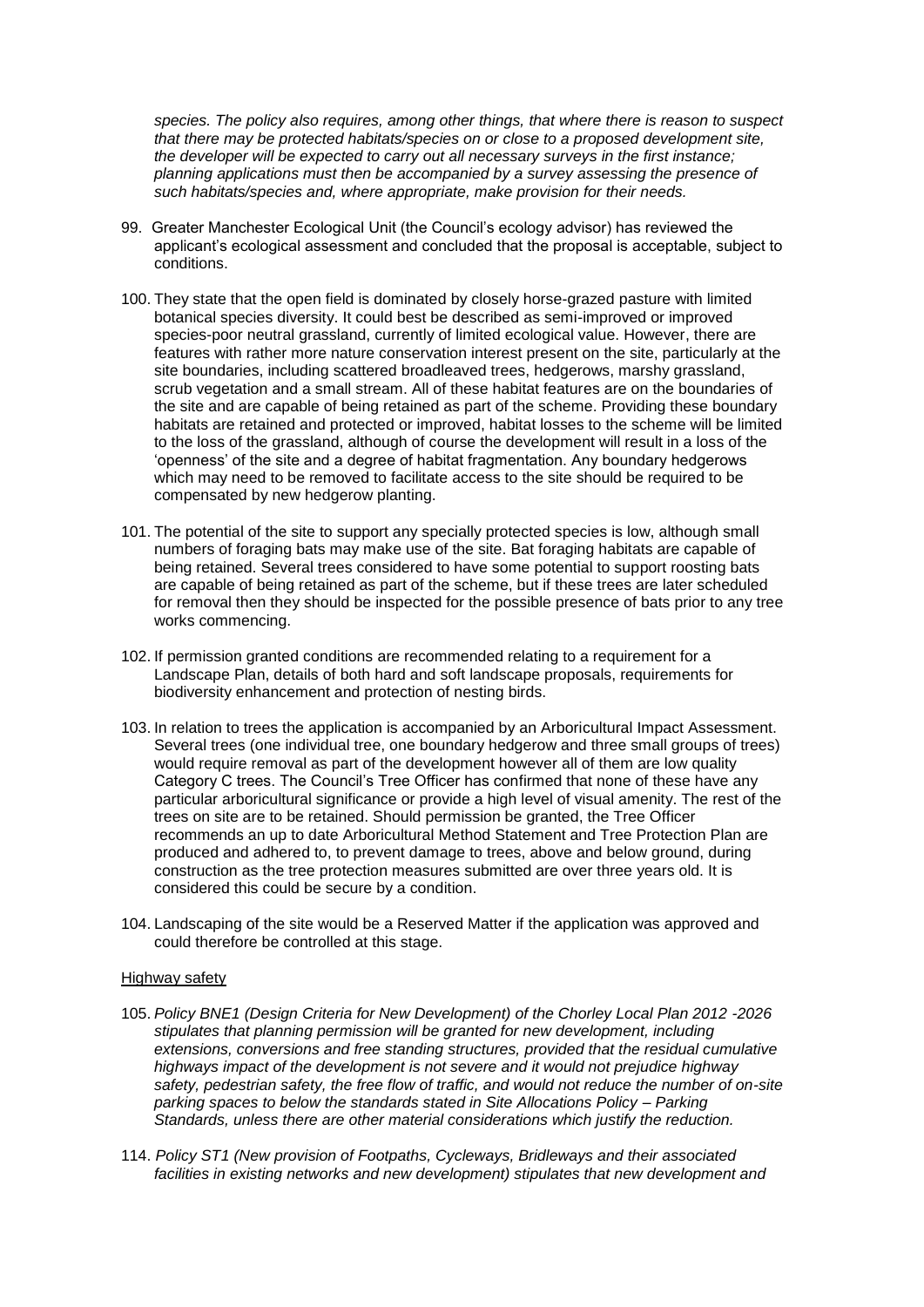*highways and traffic management schemes will not be permitted unless they include appropriate facilities for pedestrian, cycle parking facilities, and /or cycle routes. The policy requires, among other things, that proposal should provide for facilities for pedestrians and cyclists to facilitate access on foot and by bicycle to nearby residential, commercial, retail, educational and leisure areas, where appropriate; and additional footpaths, bridleways and cycleway routes between the countryside and built up areas where appropriate.*

- 115. The application is made in outline with all matters reserved, however the council need to be satisfied that the proposal could be satisfactorily accessed if outline permission is granted. An indicative site layout plan is provided showing all but three of the dwellings would be accessed from Sandringham Road while three dwellings would be accessed from a private drive off Parr Lane.
- 116. Lancashire Highway Services have been consulted in relation to the proposed development, but had not finalised their report at the time of writing. The comments of Lancashire County Council as the Local Highway Authority (LHA) will therefore be reported on the addendum prior to the Committee meeting.
- 117. On the matters of parking provisions policy ST4 'Parking Standards' of the Chorley Local Plan 2012-2026 requires that proposals for development will need to make parking provision in accordance with the standards set out in Appendix A of the Local Plan. Appendix A identifies the Council's minimum parking standards for new development. It is not currently known how many bedrooms would be provided within each dwelling. It is however, considered that there is sufficient room on-site for the provision of parking spaces to accord with policy ST4 at reserved matters stage and their provision could be required by planning condition.
- 118. The Framework is clear at paragraph 109 that development should only be prevented or refused on transport grounds where the residual cumulative impacts of development are severe. There is no evidence to demonstrate a severe cumulative impact at this time, however, the acceptability of the proposed development on highway grounds cannot be confirmed until the formal comments of the LHA have been received.

#### Impact on the character and appearance of the area

- 119. *Policy BNE1 (Design Criteria for New Development) of the Chorley Local Plan 2012 -2026 stipulates that planning permission will be granted for new development, including extensions, conversions and free standing structures, provided that, among other things, the proposal does not have a significantly detrimental impact on the surrounding area by virtue of its density, siting, layout, building to plot ratio, height, scale and massing, design, orientation and use of materials; that the layout, design and landscaping of all elements of the proposal, including any internal roads, car parking, footpaths and open spaces, are of a high quality and respect the character of the site and local area; and that the proposal would not have a detrimental impact on important natural habitats and landscape features such as historic landscapes, mature trees, hedgerows, ponds and watercourses. In some circumstances where on balance it is considered acceptable to remove one or more of these features, then mitigation measures to replace the feature/s will be required either on or off-site.*
- 120. *Policy BNE10 (Trees) Stipulates, among other things, that proposals that would result in the loss of trees, woodland areas or hedgerows which make a valuable contribution to the character of the landscape, a building, a settlement or the setting thereof will not be*  permitted. Replacement planting will be required where it is considered that the benefit of *the development outweighs the loss of some trees or hedgerows.*
- 121. *Core Strategy policy 17 seeks to ensure that the design of new buildings takes into account the character and appearance of the local area, including among other things, linking in with surrounding movement patterns and not prejudicing the development of neighbouring land; and protecting existing landscape features and natural assets.*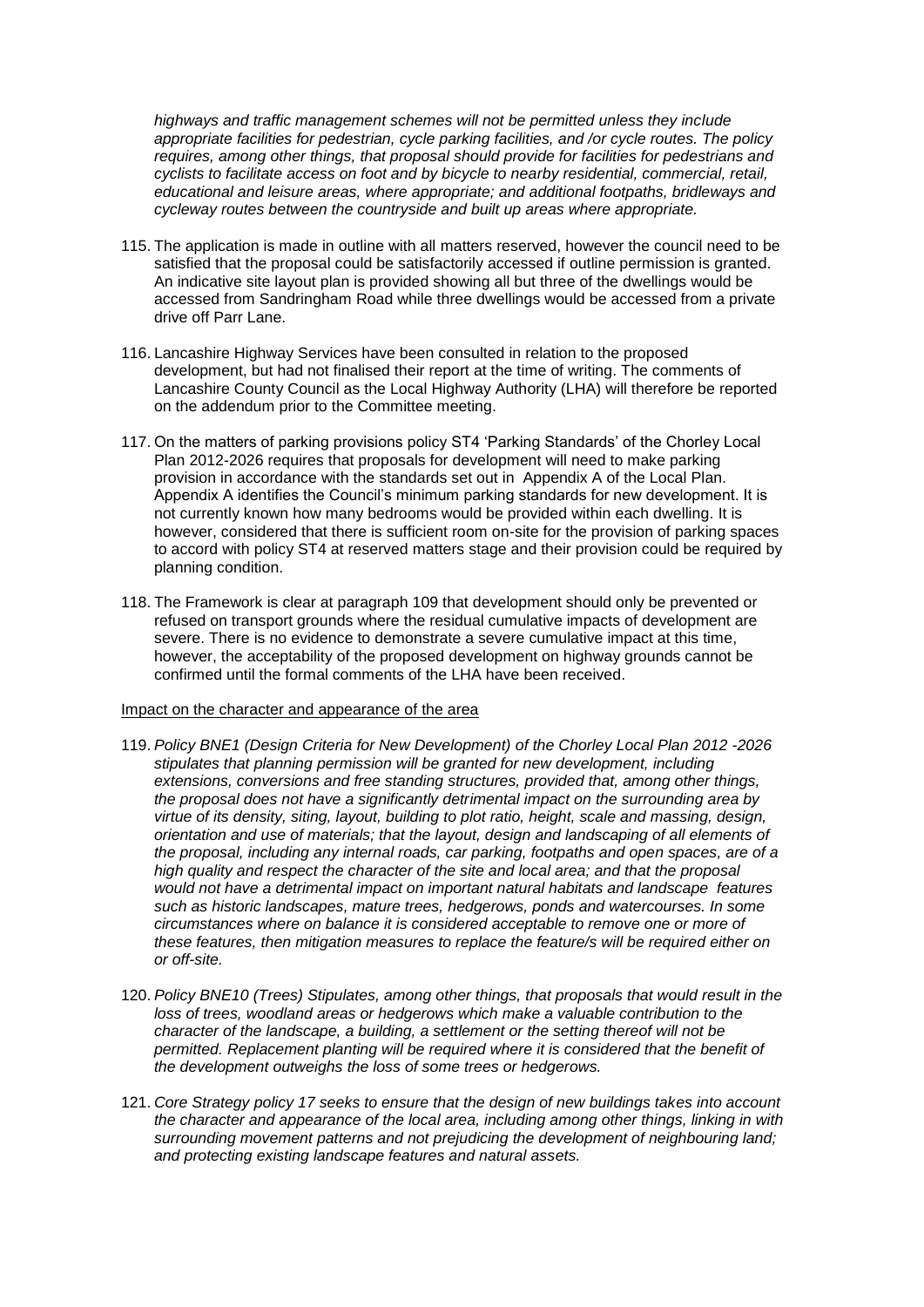- 122. The application seeks outline planning permission for up 34no. dwellings. The illustrative masterplan also shows one possible way in which the site could be developed with a new access road on Parr Lane on the northern edge of the site, and Sandringham Lane on the eastern edge of the site. It is anticipated that the dwellings will be a mixture of terraced, semi-detached and detached houses and bungalows together with apartments. The Parr Lane access would serve a maximum of three dormer bungalows fronting the carriageway, whilst the Sandringham Road access would serve the remainder of the development which would be arranged around a cul-de-sac with four turning heads provided.
- 123. The access, layout, appearance, scale and landscaping aspects of the proposal do not form part of this outline application and would follow at any Reserved Matters stage. From the indicative layout plan submitted, it is considered that adequate residential curtilage would be provided with adequate space for parking and general amenity. It is considered that the dwellings could be designed without detriment to the appearance of the site or the character of the streetscene. Nevertheless, this could only be fully assessed at Reserved Matters stage.

### Amenity

- 124. *Policy BNE1 (Design Criteria for New Development) of the Chorley Local Plan 2012 -2026 stipulates that planning permission will be granted for new development, including extensions, conversions and free standing structures, provided that, where relevant to the development the proposal would not cause harm to any neighbouring property by virtue of overlooking, overshadowing, or by creating an overbearing impact; and that the proposal would not cause an unacceptable degree of noise disturbance to surrounding land uses.*
- 125. It is considered that the dwellings could be designed without detriment to residential amenity.
- 139. Any impacts during the construction phase would be temporary and suitable mitigation measures could be imposed by a planning condition, for example, through a Construction Environmental Management Plan.
- 126. In light of the above, it is considered that sufficient information has been provided for the council to be satisfied that the proposed development could comply with policy BNE1 of the Local Plan at any Reserved Matters stage.

### Drainage and flood risk

- 127. *Core Strategy Policy 29 (Water Management) seeks to improve water quality, water management and reduces the risk of flooding in a number of ways including, among other things, appraising, managing and reducing flood risk in all new developments.*
- 128. The site is in Flood Zone 1 (the lowest risk category). As the site is over 1hectare however a Flood Risk Assessment is required and has been submitted with the application (dated October 2020).
- 129. The Planning Practice Guidance (PPG) establishes a hierarchy for surface water disposal, which encourages a Sustainable Urban Drainage approach (SuDS): Generally, the aim should be to discharge surface run off as high up the following hierarchy of drainage options as reasonably practicable:
	- into the ground (infiltration);
	- to a surface water body;
	- to a surface water sewer, highway drain, or another drainage system;
	- to a combined sewer.
- 130. Paragraph 103 of the Framework requires that surface water arising from a developed site should, as far as it is practicable, be managed in a sustainable manner to mimic surface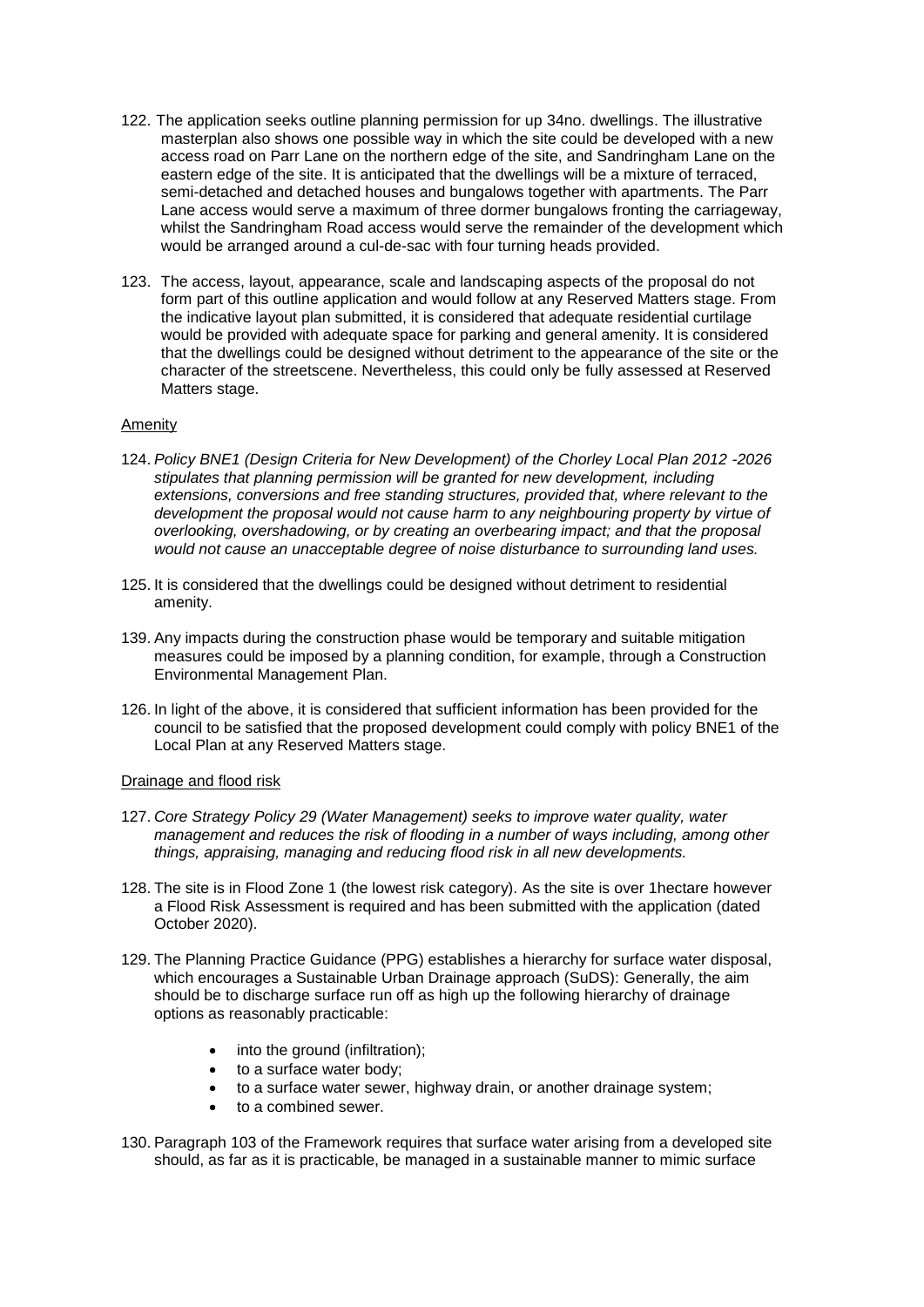water flows arising from the site prior to the proposed development, whilst reducing flood risk to the site itself and elsewhere, taking climate change into account.

- 131. At present surface water from the existing site discharges into the watercourse that runs along the site's eastern boundary. It is intended that new surface water drainage will take all surface water runoff from the new roofs and hardstanding areas, to discharge into this watercourse therefore mimicking the existing scenario. The surface water runoff from the development will be attenuated to pre-development runoff rates, so there will be no change to the flood risk upstream or downstream of the site. The application states that the ground conditions are not conductive to infiltration.
- 132. Lancashire County Council as Lead Local Flood Authority have reviewed the application and state that the Flood Risk Assessment (FRA) and Drainage Strategy submitted with the application states that infiltration will not be feasible on site due to the presence of "slowly permeable seasonally wet slightly acid but base-rich loamy and clayey soils". They advise however, that the variable nature of such superficial deposits mean that a desk study is not sufficient in itself to rule out infiltration as a drainage mechanism in this case. Consequently, site investigations will still be required to confirm infiltration rates and groundwater levels in accordance with industry guidance before infiltration is ruled out for surface water drainage, as this is higher up the drainage hierarchy as set out in the PPG. Only if it is established through site investigations that infiltration is not suitable for drainage should drainage to the watercourse be considered. It is considered this investigation and a suitable drainage scheme based on the outcomes of that investigation can be controlled by a planning condition.
- 133. If investigations do conclude that the ground conditions are unsuitable for infiltration and the site does need to be drained to the watercourse, in relation to Climate Change, section 8.4 of the Flood Risk Assessment and Drainage Strategy states that overall flows up to the 1 in 100 year event plus allowance for 30% climate change will be contained on site within the drainage system. Lancashire County Council as Lead Local Flood Authority advise that Government guidelines on climate change allowances stipulates that developments with a design life beyond 2080 should account for upper end estimations for the total potential change anticipated, which equates to a 40% allowance for the 1 in 100 year storm event. The attenuation volume of between 240m<sup>3</sup> and 378m<sup>3</sup> proposed in section 8.7 of the FRA will likely be insufficient as a result.
- 134. Therefore if discharge to the watercourse is required the attenuation volume will need to be increased. Lancashire County Council as Lead Local Flood Authority however have no objection to the application as the above points can be addressed through appropriately worded conditions that include requirements for site investigations and test result to confirm infiltration rates and ground water levels and sustainable drainage calculations for peak flow control and volume control (1 in 1, 1 in 30 and 1 in 100 + 40% climate change), with allowance for urban creep. They also ask for conditions securing the completion of the drainage scheme prior to occupation of any of the dwellings and long term management and maintenance of the drainage scheme.
- 135. It is intended that foul sewage from the site will be collected by a piped system, and discharged into the public foul sewer system that lies within the residential estate to the west of the site. It may be necessary for a pump station to be provided to make the connection.
- 136. Subject to conditions in line with those requested by the LLFA the application is considered acceptable in relation to drainage and flood risk.

### Affordable housing

137. Core Strategy policy 7 sets down the approach to the delivery of affordable and special needs housing: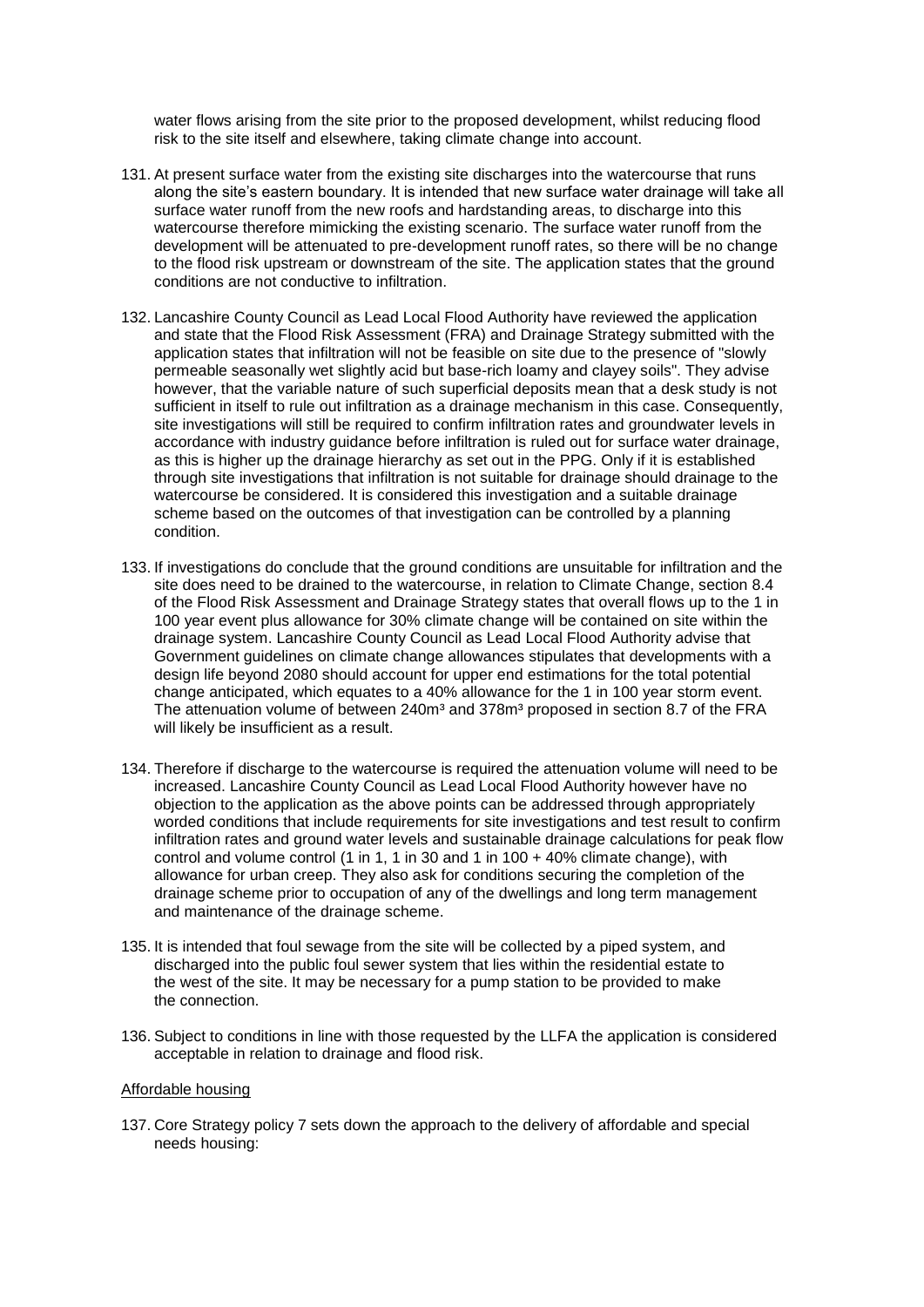*"Subject to such site and development considerations as financial viability and contributions to community services, to achieve a target from market housing schemes of 30% in the urban parts of Preston, South Ribble and Chorley and of 35% in rural areas on sites in or adjoining villages….…"*

*"Aside from rural exception sites the minimum site size threshold will be 15 dwellings (0.5 hectares or part thereof) but a lower threshold of 5 dwellings (0.15 hectares or part therefore) is required in rural areas."*

138. The adopted Central Lancashire Affordable Housing Supplementary Planning Document provides additional information on the delivery of affordable housing, with paragraph 34 stating:

*"The size of development should not be artificially reduced to reduce or eliminate the affordable housing requirement as set out in the Core Strategy and at page 5 of this document, for example by sub-dividing sites or reducing the density of all of part of a site."*

- 139. However, the Framework requires that affordable housing should only be sought for residential developments that are major developments (10 or more dwellings). The affordable housing threshold in rural areas of 5 dwellings in Core Strategy Policy 7 has, therefore, now been replaced by the Framework threshold of 10 dwellings.
- 140. In accordance with Core Strategy Policy 7, 35% of the dwellings are required to be affordable. This equates to 12 dwellings. 70% (8) of these should be social rented and 30% (4) should be shared ownership.
- 141. The applicant is proposing 30% affordable housing which is not in accordance with Core Strategy Policy 7 which requires 35% affordable housing provision in rural areas.
- 142. The house types to be provided will be determined at the reserved matters stage.
- 143. Affordable housing would need to be secured through a Section 106 legal agreement if the application was approved.

### Public open space

144. Policy HS4A and HS4B of the Chorley Local Plan 2012 – 2026 - Open Space Requirements in New Housing Developments explains that all new housing developments will be required to make provision for open space and recreation facilities, where there are identified local deficiencies in the quantity, accessibility or quality and/or value of open space and recreation facilities. The requirements for the proposed development are as follows:

#### *Amenity Greenspace:*

145. Local Plan Policy HS4A sets a standard of 0.73 hectares per 1,000 population.

146. There is currently a deficit of provision in Eccleston and Mawdesley in relation to this standard, a contribution towards new provision in the ward is therefore required from this development. As the development is 10 or more dwellings the required amenity greenspace should be provided on-site. The amount required is 0.0596 hectares. A maintenance cost of £23,800 is also required for a 10 year period if private maintenance is not proposed.

#### *Provision for children/young people:*

147. Local Plan Policy HS4A sets a standard of 0.08 hectares per 1,000 population.

148. There is currently a surplus of provision in Eccleston and Mawdesley in relation to this standard, a contribution towards new provision in the ward is therefore not required from this development. The site is also not within the accessibility catchment (800m) of any areas of provision for children/young people that are identified as being low quality and/or low value in the Open Space Study. A contribution towards improvements is therefore also not required from this development.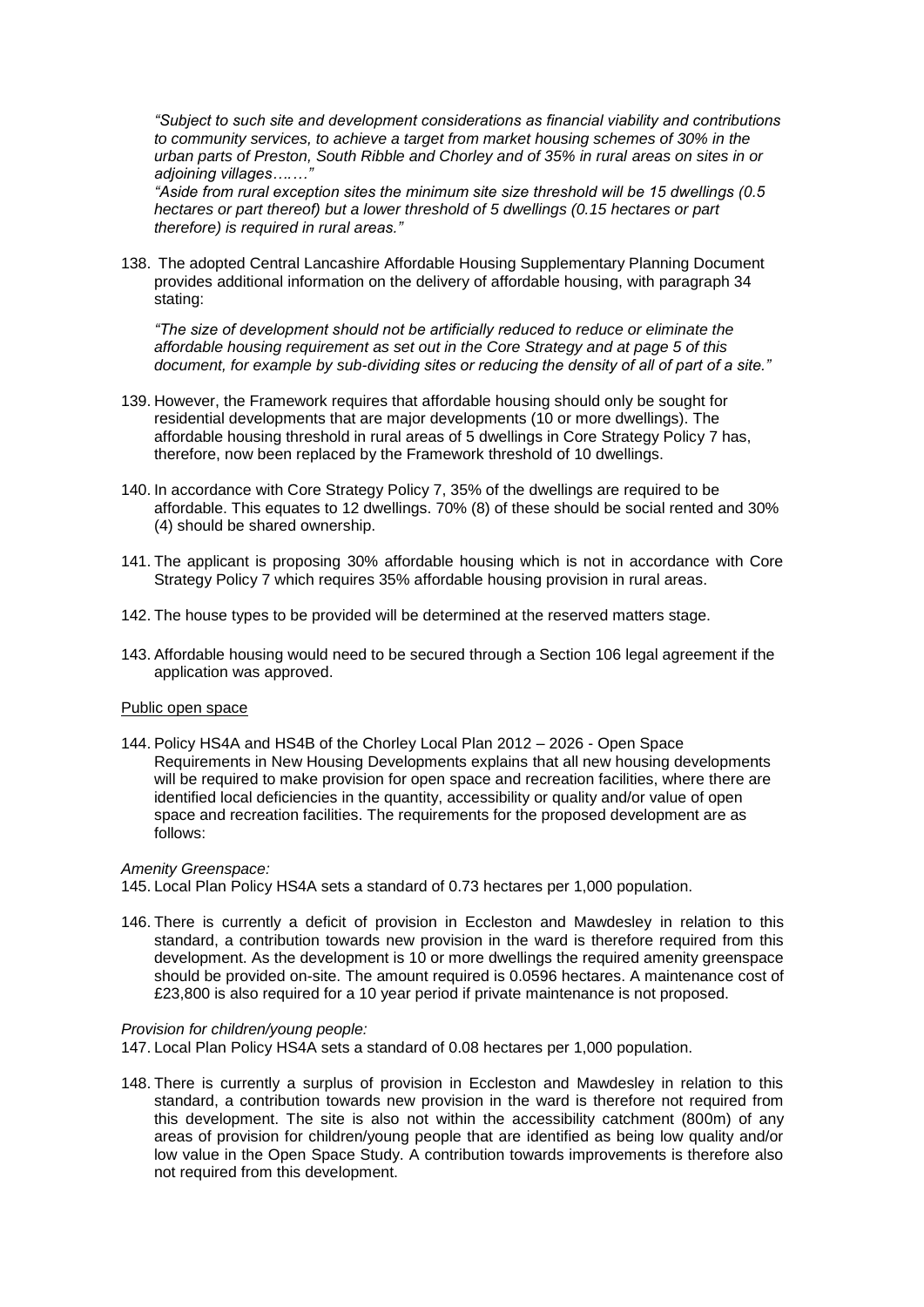#### *Parks and Gardens:*

149. There is no requirement to provide a new park or garden on-site within this development.

150. There are no parks/gardens within the accessibility catchment (1,000m) of this site identified as being low quality and/or low value in the Open Space Study therefore a contribution towards improving existing provision is not required.

#### *Natural and Semi-Natural Greenspace:*

- 151. There is no requirement to provide new natural/semi natural greenspace on-site within this development.
- 152. The site is within the accessibility catchment (800m) of areas of natural/semi-natural greenspace that are identified as being low quality and/or low value in the Open Space Study (site ref: 1669 Rear of Larkfield, Eccleston), a contribution towards improving these sites is therefore required. The amount required is £557 per dwelling.

#### *Allotments:*

- 153. There is no requirement to provide allotment provision on site within this development.
- 154. The site is not within the accessibility catchment (10 minutes' drive time) of a proposed new allotment site, a contribution towards new allotment provision is therefore not required from this development.

#### *Playing Pitches:*

- 155. A Playing Pitch Strategy was published in June 2012 which identifies a Borough wide deficit of playing pitches but states that the majority of this deficit can be met by improving existing pitches. A financial contribution towards the improvement of existing playing pitches is therefore required from this development. The Playing Pitch Strategy includes an Action Plan which identifies sites that need improvements. The amount required is £1,599 per dwelling.
- 156. The total financial contribution required from this development is as follows:

| Amenity greenspace     | $=$ £23,800 (if private maintenance is not proposed) |
|------------------------|------------------------------------------------------|
| Equipped play area     | $=$ £0                                               |
| Parks/Gardens          | $=$ £0                                               |
| Natural/semi-natural   | $= £18,938$                                          |
| Allotments             | $=$ £0                                               |
| <b>Playing Pitches</b> | $=$ £54.366                                          |
| Total                  | $=$ £97.104                                          |
|                        |                                                      |

157. A financial contribution of £97,104 is required (or £73,304 if private maintenance is proposed), and this would need to be secured through a Section 106 legal agreement if the application was approved.

#### **Sustainability**

158. Policy 27 of the Core Strategy requires all new dwellings to be constructed to Level 4 of the Code for Sustainable Homes or Level 6 if they are commenced from 1<sup>st</sup> January 2016. It also requires sites of five or more dwellings to have either additional building fabric insulation measures or reduce the carbon dioxide emissions of predicted energy use by at least 15% through decentralised, renewable or low carbon energy sources. The 2015 Deregulation Bill received Royal Assent on Thursday 26th March 2015, which effectively removes Code for Sustainable Homes. The Bill does include transitional provisions which include:

*"For the specific issue of energy performance, local planning authorities will continue to be able to set and apply policies in their Local Plans which require compliance with energy performance standards that exceed the energy requirements of Building Regulations until*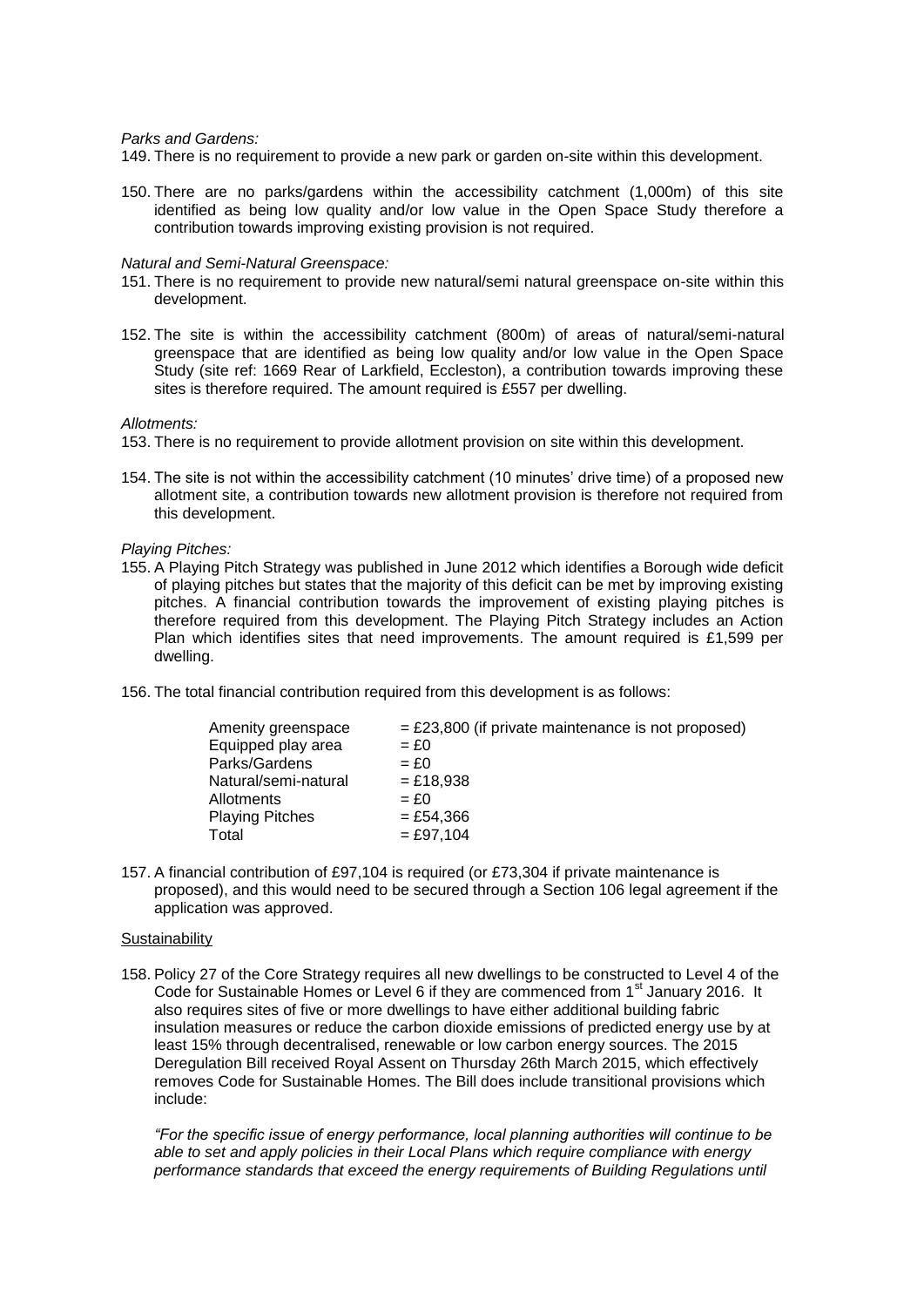*commencement of amendments to the [Planning and Energy Act 2008](http://www.legislation.gov.uk/ukpga/2008/21/contents) in the Deregulation Bill 2015. This is expected to happen alongside the introduction of zero carbon homes policy in late 2016. The government has stated that, from then, the energy performance requirements in Building Regulations will be set at a level equivalent to the (outgoing) Code for Sustainable Homes Level 4. Until the amendment is commenced, we would expect local planning authorities to take this statement of the government's intention into account in applying existing policies and not set conditions with requirements above a Code Level 4 equivalent."*

*"Where there is an existing plan policy which references the Code for Sustainable Homes, authorities may continue to apply a requirement for a water efficiency standard equivalent to the new national technical standard, or in the case of energy a standard consistent with the policy set out in the earlier paragraph in this statement, concerning energy performance."*

159. Given this change, instead of meeting the code level, the dwellings should achieve a minimum dwelling emission rate of 19% above 2013 Building Regulations in accordance with the above provisions. This can be controlled by a condition.

### Education

- 160. Central Lancashire Core Strategy policy 14 (Education) seeks to provide for education requirements in a number of ways including asking developers to contribute towards the provision of school places where their development would result in or worse a lack of capacity at existing schools.
- 161. Lancashire County Council, as the Education Authority, seek to secure financial contributions towards any additional school places required as a result of new housing development in order to mitigate the impact upon the education infrastructure which new housing developments may have.
- 162. The latest information available at this time is based upon the 2021 School Census and resulting projections.
- 163. Based upon the latest assessment, Lancashire County Council advise that an education contribution is not required at this stage in regard to this development.

### Employment skills provision

- 164. The Central Lancashire Employment Skills Supplementary Planning Document (SPD) was adopted in September 2017. The SPD introduces Employment Skills Statements and provides clarity as to how this requirement relates to the relevant policies set out in the Core Strategy and Local Plan as well as the guidance set out in the Framework. The SPD goes on to state that one of Central Lancashire's priorities is to encourage economic growth within Central Lancashire that benefits the people and businesses in the three boroughs. The SPD seeks to;
	- Increase employment opportunities by helping local businesses to improve, grow and take on more staff
	- help businesses to find suitable staff and suppliers, especially local ones
	- improve the skills of local people to enable them to take advantage of the resulting employment opportunities
	- help businesses already located in Central Lancashire to grow and attract new businesses into the area
- 165. The SPD requires development over certain thresholds to be accompanied by an Employment and Skills Statement to ensure the right skills and employment opportunities are provided at the right time. This is to the benefit of both the developer and local population and covers the following areas: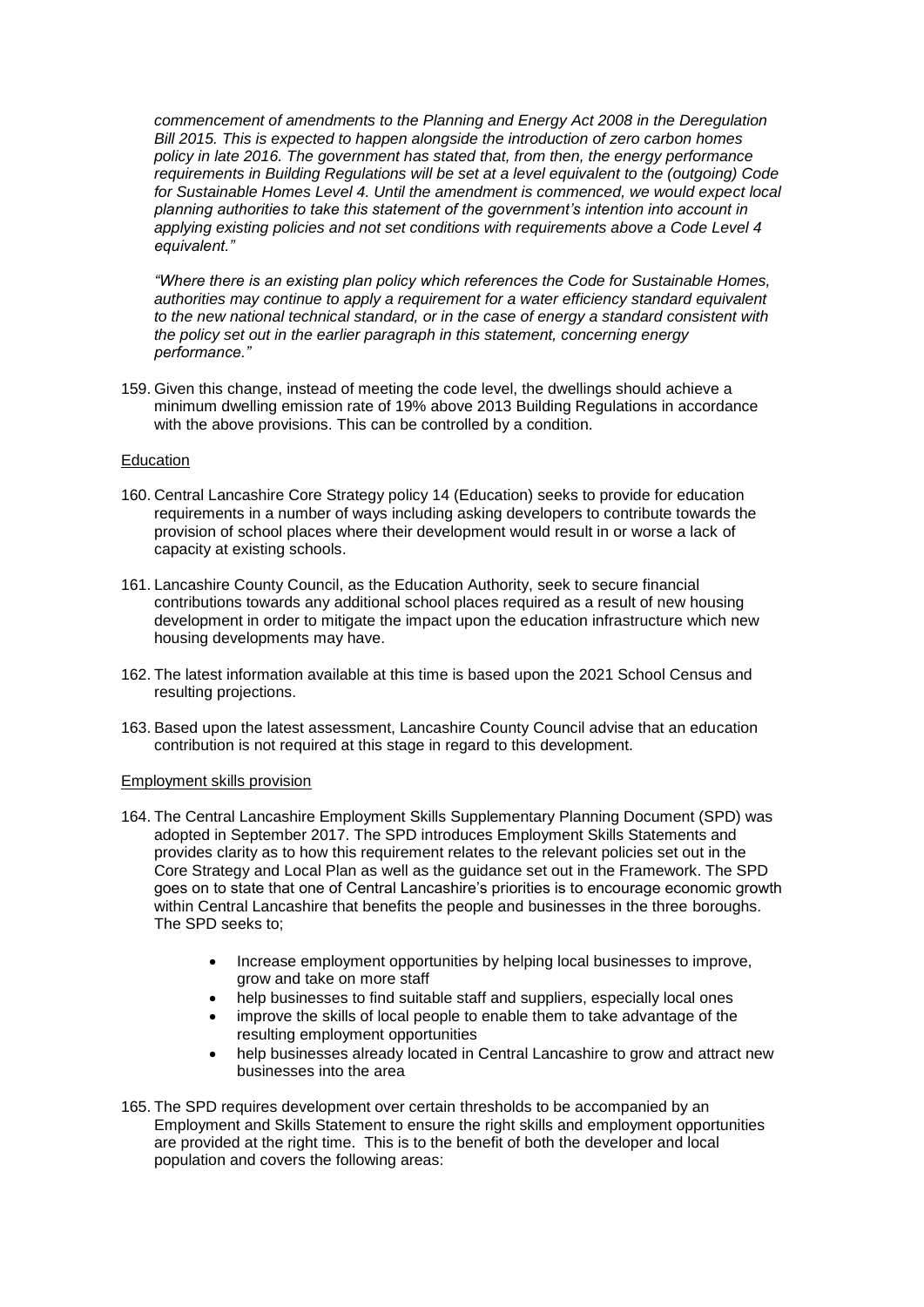- Creation of apprenticeships/new entrants/graduates/traineeships
- Recruitment through Job Hub and Jobcentre plus and other local employment vehicles.
- Work trials and interview guarantees
- Vocational training (NVQ)
- Work experience (14-16 years, 16-19 years and 19+ years) (5 working days minimum)
- Links with schools, colleges and university
- Use of local suppliers
- Supervisor Training
- Management and Leadership Training
- In house training schemes
- Construction Skills Certification Scheme (CSCS) Cards
- Support with transport, childcare and work equipment
- Community based projects
- 166. It is therefore recommended that a condition requiring an employment and skills plan is attached to any grant of planning permission.

### Benefits of the scheme

- 167. The Council considers that the adopted housing land supply policies are up to date, therefore the proposal is contrary to the development plan. Paragraph 12 of the Framework states "Where a planning application conflicts with an up-to-date development plan […] permission should not usually be granted. Local planning authorities may take decisions that depart from an up-to-date development plan, but only if material considerations in a particular case indicate that the plan should not be followed."
- 168. In this instance it has been identified that the proposed development is contrary to the polices of the development plan. It is therefore important to consider the proposal in the round. In accordance with Section 38(6) the decision maker should consider whether there are material factors that indicate that the development should be granted despite being contrary to policy. To this end the applicant has identified a number of planning benefits of the proposed development, which are considered below.
- 168.The applicant states that conflict with Policy BNE3 of the Chorley Local Plan 2012 2026 does not warrant refusal of the planning application and there are no negative impacts associated with the development which significantly and demonstrably outweigh the benefits. They have however not identified any benefits other than it is a sustainable and appropriate location for meeting housing needs in Eccleston.

### *Social*

169. The provision of affordable housing cannot be considered as a benefit as the proposal is contrary to Core Strategy Policy 7. The applicant is only proposing 30% affordable housing whereas the requirement in this location is 35%. Even if the correct amount of affordable housing were proposed, to develop the site now would be premature and place further pressure on future land supply. In order to inform future housing need including types and tenures, there is an emerging suite of evidence which will support a robust local plan for the next 15 -20 years. There is no need to deliver this site now rather, it should await the evaluation and outcome of the Central Lancashire Local Plan Review process. Accordingly, this is not a material consideration which justifies the early release of this site.

### *Environmental*

170. The development proposal includes the provision of formal and informal open space. A commuted sum for off site provision/improvement of playing pitches and natural/seminatural greenspace will also be required. The provision of green infrastructure, open space and recreation facilities is of moderate benefit as it is a policy requirement (HS4A) rather than a benefit of the proposal.